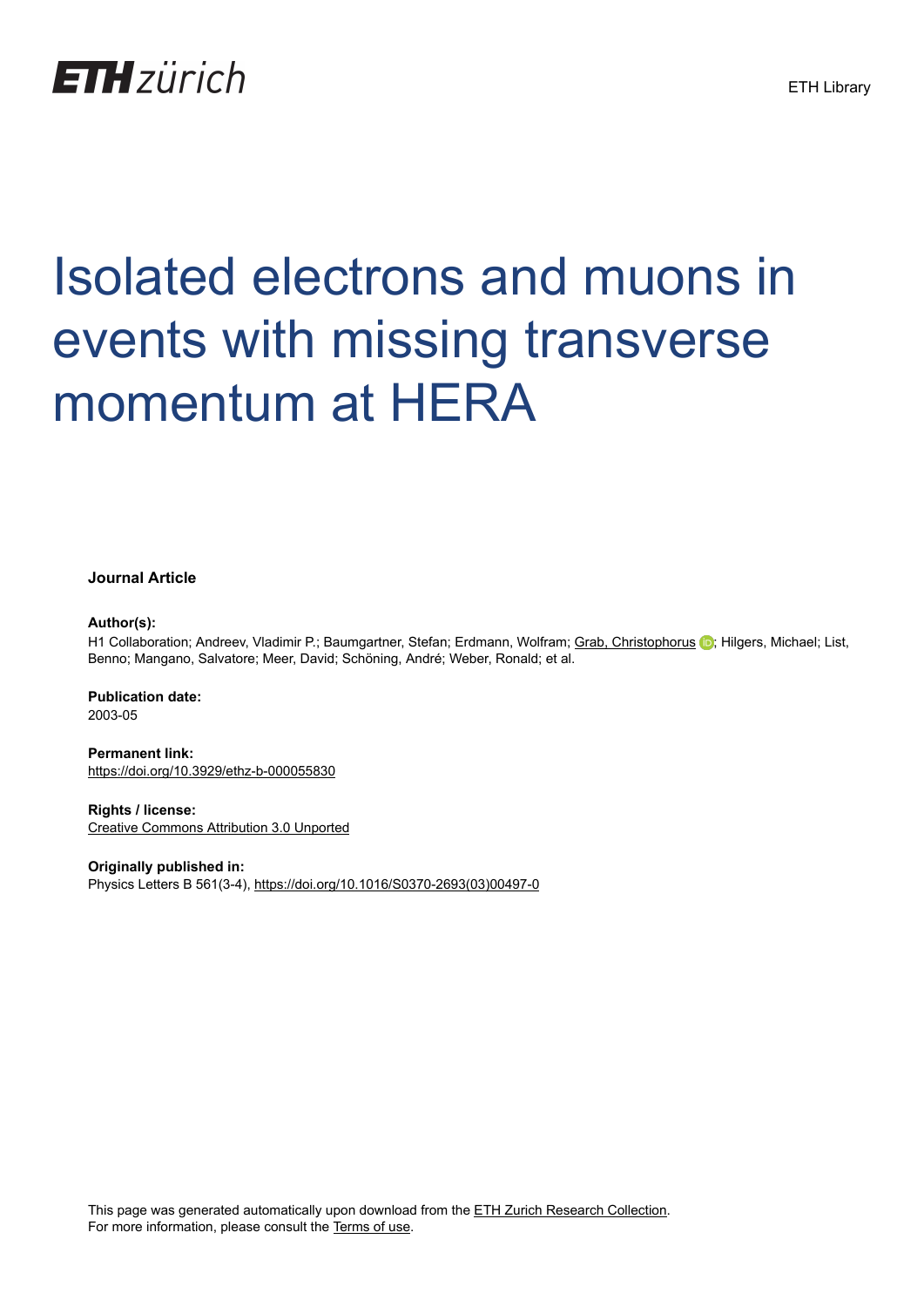

Available online at www.sciencedirect.com



PHYSICS LETTERS B

Physics Letters B 561 (2003) 241–257

[www.elsevier.com/locate/npe](http://www.elsevier.com/locate/npe)

### Isolated electrons and muons in events with missing transverse momentum at HERA

#### H1 Collaboration

V. Andreev<sup>x</sup>, B. Andrieu<sup>aa</sup>, T. Anthonis<sup>d</sup>, A. Astvatsatourov<sup>ai</sup>, A. Babaev<sup>w</sup>, J. Bähr<sup>ai</sup>, P. Baranov<sup>x</sup>, E. Barrelet<sup>ab</sup>, W. Bartel<sup>j</sup>, S. Baumgartner<sup>aj</sup>, J. Becker<sup>ak</sup>, M. Beckingham<sup>u</sup>, A. Beglarian <sup>ah</sup>, O. Behnke <sup>m</sup>, A. Belousov<sup>x</sup>, Ch. Berger<sup>a</sup>, T. Berndt<sup>n</sup>, J.C. Bizot<sup>z</sup>, J. Böhme<sup>j</sup>, V. Boudry<sup>aa</sup>, J. Bracinik<sup>y</sup>, W. Braunschweig<sup>a</sup>, V. Brisson<sup>z</sup>, H.-B. Bröker<sup>b</sup>, D.P. Brown<sup>j</sup>, D. Bruncko<sup>p</sup>, F.W. Büsser<sup>k</sup>, A. Bunyatyan<sup>1,ah</sup>, A. Burrage<sup>r</sup>, G. Buschhorn<sup>y</sup>, L. Bystritskaya<sup>w</sup>, A.J. Campbell<sup>j</sup>, S. Caron<sup>a</sup>, F. Cassol-Brunner<sup>v</sup>, V. Chekelian<sup>y</sup>, D. Clarke<sup>e</sup>, C. Collard<sup>d</sup>, J.G. Contreras<sup>*g*,1</sup>, Y.R. Coppens<sup>c</sup>, J.A. Coughlan<sup>e</sup>, M.-C. Cousinou<sup>v</sup>, B.E. Cox<sup>u</sup>, G. Cozzika<sup>i</sup>, J. Cvach<sup>ac</sup>, J.B. Dainton<sup>r</sup>, W.D. Dau<sup>o</sup>, K. Daum<sup>ag, 2</sup>, M. Davidsson<sup>t</sup>, B. Delcourt<sup>z</sup>, N. Delerue<sup>v</sup>, R. Demirchyan<sup>ah</sup>, A. De Roeck<sup>j,3</sup>, E.A. De Wolf<sup>d</sup>, C. Diaconu<sup>v</sup>, J. Dingfelder<sup>m</sup>, P. Dixon<sup>s</sup>, V. Dodonov<sup>1</sup>, J.D. Dowell<sup>c</sup>, A. Dubak<sup>y</sup>, C. Duprel<sup>b</sup>, G. Eckerlin<sup>j</sup>, D. Eckstein<sup>ai</sup>, V. Efremenko<sup>w</sup>, S. Egli<sup>af</sup>, R. Eichler<sup>af</sup>, F. Eisele<sup>m</sup>, M. Ellerbrock<sup>m</sup>, E. Elsen<sup>j</sup>, M. Erdmann<sup>j,4,5</sup>, W. Erdmann<sup>aj</sup>, P.J.W. Faulkner<sup>c</sup>, L. Favart<sup>d</sup>, A. Fedotov<sup>w</sup>, R. Felst<sup>j</sup>, J. Ferencei<sup>j</sup>, S. Ferron <sup>aa</sup>, M. Fleischer<sup>j</sup>, P. Fleischmann<sup>j</sup>, Y.H. Fleming<sup>c</sup>, G. Flucke<sup>j</sup>, G. Flügge<sup>b</sup>, A. Fomenko<sup>x</sup>, I. Foresti<sup>ak</sup>, J. Formánek<sup>ad</sup>, G. Franke<sup>j</sup>, G. Frising<sup>a</sup>, E. Gabathuler<sup>r</sup>, K. Gabathuler <sup>af</sup>, J. Garvey<sup>c</sup>, J. Gassner <sup>af</sup>, J. Gayler<sup>j</sup>, R. Gerhards<sup>j</sup>, C. Gerlich<sup>m</sup>, S. Ghazaryan <sup>d,ah</sup>, L. Goerlich <sup>f</sup>, N. Gogitidze <sup>x</sup>, S. Gorbounov <sup>ai</sup>, C. Grab <sup>aj</sup>, V. Grabski<sup>ah</sup>, H. Grässler<sup>b</sup>, T. Greenshaw<sup>r</sup>, G. Grindhammer<sup>y</sup>, D. Haidt<sup>j</sup>, L. Hajduk<sup>f</sup>, J. Haller<sup>m</sup>, B. Heinemann<sup>r</sup>, G. Heinzelmann<sup>k</sup>, R.C.W. Henderson<sup>q</sup>, H. Henschel<sup>ai</sup>, O. Henshaw<sup>c</sup>, R. Heremans<sup>d</sup>, G. Herrera<sup>g,6</sup>, I. Herynek<sup>ac</sup>, M. Hildebrandt<sup>ak</sup>, M. Hilgers <sup>aj</sup>, K.H. Hiller <sup>ai</sup>, J. Hladký <sup>ac</sup>, P. Höting <sup>b</sup>, D. Hoffmann <sup>v</sup>, R. Horisberger <sup>af</sup>, A. Hovhannisyan <sup>ah</sup>, M. Ibbotson <sup>u</sup>, Ç. İşsever<sup>g</sup>, M. Jacquet<sup>z</sup>, M. Jaffre<sup>z</sup>, L. Janauschek <sup>y</sup>, X. Janssen <sup>d</sup>, V. Jemanov <sup>k</sup>, L. Jönsson <sup>t</sup>, C. Johnson <sup>c</sup>, D.P. Johnson <sup>d</sup>, M.A.S. Jones<sup>r</sup>, H. Jung<sup>t,j</sup>, D. Kant<sup>s</sup>, M. Kapichine<sup>h</sup>, M. Karlsson<sup>t</sup>, O. Karschnick<sup>k</sup>, J. Katzy<sup>j</sup>, F. Keil<sup>n</sup>, N. Keller<sup>ak</sup>, J. Kennedy<sup>r</sup>, I.R. Kenyon<sup>c</sup>, C. Kiesling<sup>y</sup>, P. Kjellberg<sup>t</sup>, M. Klein<sup>ai</sup>, C. Kleinwort<sup>j</sup>, T. Kluge<sup>a</sup>, G. Knies<sup>j</sup>, B. Koblitz<sup>y</sup>, S.D. Kolya<sup>u</sup>, V. Korbel<sup>j</sup>, P. Kostka<sup>ai</sup>, R. Koutouev<sup>1</sup>, A. Koutov<sup>h</sup>, J. Kroseberg<sup>ak</sup>, K. Krüger<sup>j</sup>, J. Kueckens<sup>j</sup>, T. Kuhr<sup>k</sup>, M.P.J. Landon<sup>s</sup>, W. Lange<sup>ai</sup>, T. Laštovička <sup>ai,ad</sup>, P. Laycock<sup>r</sup>, A. Lebedev<sup>x</sup>,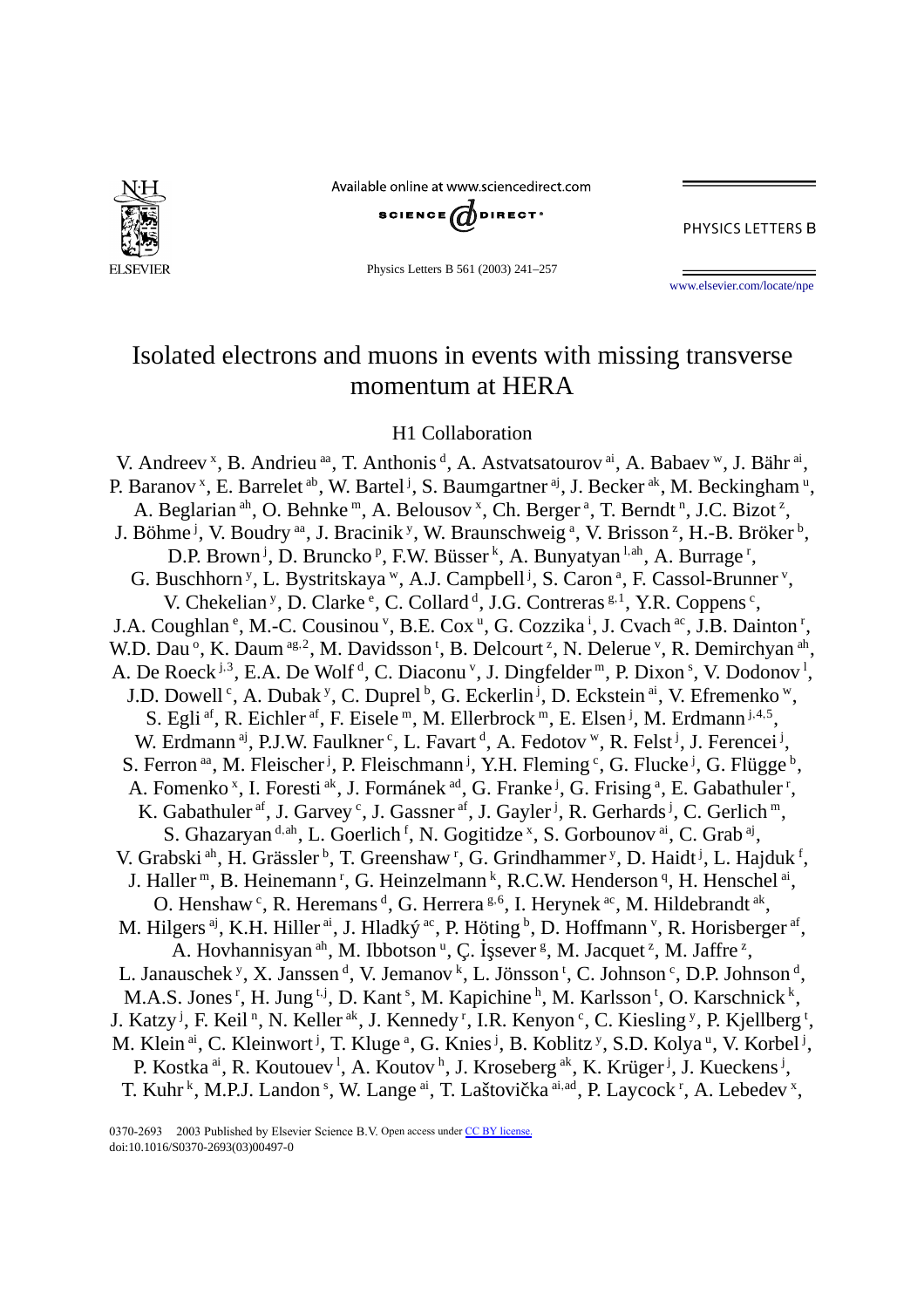B. Leißner<sup>a</sup>, R. Lemrani<sup>j</sup>, V. Lendermann<sup>j</sup>, S. Levonian<sup>j</sup>, B. List<sup>aj</sup>, E. Lobodzinska<sup>j,f</sup>, B. Lobodzinski f.j., N. Loktionova <sup>x</sup>, V. Lubimov <sup>w</sup>, S. Lüders <sup>ak</sup>, D. Lüke <sup>g.j</sup>, L. Lytkin <sup>1</sup>, N. Malden <sup>u</sup>, E. Malinovski <sup>x</sup>, S. Mangano <sup>aj</sup>, P. Marage <sup>d</sup>, J. Marks <sup>m</sup>, R. Marshall <sup>u</sup>, H.-U. Martyn<sup>a</sup>, J. Martyniak<sup>f</sup>, S.J. Maxfield<sup>r</sup>, D. Meer<sup>aj</sup>, A. Mehta<sup>r</sup>, K. Meier<sup>n</sup>, A.B. Meyer<sup>k</sup>, H. Meyer<sup>ag</sup>, J. Meyer<sup>j</sup>, S. Michine<sup>x</sup>, S. Mikocki<sup>f</sup>, D. Milstead<sup>r</sup>, S. Mohrdieck<sup>k</sup>, M.N. Mondragon<sup>g</sup>, F. Moreau<sup>aa</sup>, A. Morozov<sup>h</sup>, J.V. Morris<sup>e</sup>, K. Müller<sup>ak</sup>, P. Murín<sup>p,7</sup>, V. Nagovizin<sup>w</sup>, B. Naroska<sup>k</sup>, J. Naumann<sup>g</sup>, Th. Naumann<sup>ai</sup>, P.R. Newman<sup>c</sup>, F. Niebergall<sup>k</sup>, C. Niebuhr<sup>j</sup>, G. Nowak<sup>f</sup>, M. Nozicka<sup>ad</sup>, B. Olivier<sup>j</sup>, J.E. Olsson<sup>j</sup>, D. Ozerov <sup>w</sup>, V. Panassik <sup>h</sup>, C. Pascaud <sup>z</sup>, G.D. Patel <sup>r</sup>, M. Peez <sup>v</sup>, E. Perez <sup>i</sup>, A. Petrukhin <sup>ai</sup>, J.P. Phillips<sup>r</sup>, D. Pitzl<sup>j</sup>, R. Pöschl<sup>z</sup>, I. Potachnikova<sup>1</sup>, B. Povh<sup>1</sup>, J. Rauschenberger<sup>k</sup>, P. Reimer<sup>ac</sup>, B. Reisert<sup>y</sup>, C. Risler<sup>y</sup>, E. Rizvi<sup>c</sup>, P. Robmann<sup>ak</sup>, R. Roosen<sup>d</sup>, A. Rostovtsev <sup>w</sup>, S. Rusakov <sup>x</sup>, K. Rybicki<sup>f</sup>, D.P.C. Sankey <sup>e</sup>, E. Sauvan <sup>v</sup>, S. Schätzel <sup>m</sup>, J. Scheins<sup>j</sup>, F.-P. Schilling<sup>j</sup>, P. Schleper<sup>j</sup>, D. Schmidt<sup>ag</sup>, D. Schmidt<sup>j</sup>, S. Schmidt<sup>y</sup>, S. Schmitt<sup>ak</sup>, M. Schneider<sup>v</sup>, L. Schoeffel<sup>i</sup>, A. Schöning<sup>aj</sup>, T. Schörner-Sadenius<sup>y</sup>, V. Schröder<sup>j</sup>, H.-C. Schultz-Coulon<sup>g</sup>, C. Schwanenberger<sup>j</sup>, K. Sedlák<sup>ac</sup>, F. Sefkow<sup>ak</sup>, I. Sheviakov<sup>x</sup>, L.N. Shtarkov<sup>x</sup>, Y. Sirois<sup>aa</sup>, T. Sloan<sup>q</sup>, P. Smirnov<sup>x</sup>, Y. Soloviev<sup>x</sup>, D. South<sup>u</sup>, V. Spaskov<sup>h</sup>, A. Specka<sup>aa</sup>, H. Spitzer<sup>k</sup>, R. Stamen<sup>g</sup>, B. Stella<sup>ae</sup>, J. Stiewe<sup>n</sup>, I. Strauch<sup>j</sup>, U. Straumann<sup>ak</sup>, S. Tchetchelnitski<sup>w</sup>, G. Thompson<sup>s</sup>, P.D. Thompson<sup>c</sup>, F. Tomasz<sup>n</sup>, D. Traynor<sup>s</sup>, P. Truöl<sup>ak</sup>, G. Tsipolitis<sup>j,8</sup>, I. Tsurin <sup>ai</sup>, J. Turnau<sup>f</sup>, J.E. Turney<sup>s</sup>, E. Tzamariudaki<sup>y</sup>, A. Uraev<sup>w</sup>, M. Urban<sup>ak</sup>, A. Usik<sup>x</sup>, S. Valkár<sup>ad</sup>, A. Valkárová<sup>ad</sup>, C. Vallée<sup>v</sup>, P. Van Mechelen<sup>d</sup>, A. Vargas Trevino<sup>g</sup>, S. Vassiliev<sup>h</sup>, Y. Vazdik<sup>x</sup>, C. Veelken<sup>r</sup>, A. Vest<sup>a</sup>, A. Vichnevski<sup>h</sup>, V. Volchinski <sup>ah</sup>, K. Wacker<sup>g</sup>, J. Wagner<sup>j</sup>, R. Wallny <sup>ak</sup>, B. Waugh <sup>u</sup>, G. Weber<sup>k</sup>, R. Weber<sup>aj</sup>, D. Wegener<sup>g</sup>, C. Werner<sup>m</sup>, N. Werner<sup>ak</sup>, M. Wessels<sup>a</sup>, B. Wessling<sup>k</sup>, M. Winde <sup>ai</sup>, G.-G. Winter<sup>j</sup>, Ch. Wissing <sup>g</sup>, E.-E. Woehrling <sup>c</sup>, E. Wünsch<sup>j</sup>, A.C. Wyatt <sup>u</sup>, J. Žáček  $^{\text{ad}}$ , J. Zálešák  $^{\text{ad}}$ , Z. Zhang <sup>z</sup>, A. Zhokin ʷ, F. Zomer <sup>z</sup>, M. zur Nedden <sup>y</sup>

<sup>a</sup> *I. Physikalisches Institut der RWTH, Aachen, Germany* <sup>9</sup>

<sup>b</sup> *III. Physikalisches Institut der RWTH, Aachen, Germany* <sup>9</sup>

<sup>c</sup> *School of Physics and Space Research, University of Birmingham, Birmingham, UK* <sup>10</sup>

<sup>d</sup> *Inter-University Institute for High Energies ULB-VUB, Brussels; Universiteit Antwerpen (UIA), Antwerpen, Belgium* <sup>11</sup>

<sup>e</sup> *Rutherford Appleton Laboratory, Chilton, Didcot, UK*<sup>10</sup>

<sup>f</sup> *Institute for Nuclear Physics, Cracow, Poland* <sup>12</sup>

<sup>g</sup> *Institut für Physik, Universität Dortmund, Dortmund, Germany* <sup>9</sup>

<sup>h</sup> *Joint Institute for Nuclear Research, Dubna, Russia*

<sup>i</sup> *CEA, DSM/DAPNIA, CE-Saclay, Gif-sur-Yvette, France*

<sup>j</sup> *DESY, Hamburg, Germany*

<sup>k</sup> *Institut für Experimentalphysik, Universität Hamburg, Hamburg, Germany* <sup>9</sup> <sup>l</sup> *Max-Planck-Institut für Kernphysik, Heidelberg, Germany*

<sup>m</sup> *Physikalisches Institut, Universität Heidelberg, Heidelberg, Germany* <sup>9</sup>

<sup>n</sup> *Kirchhoff-Institut für Physik, Universität Heidelberg, Heidelberg, Germany* <sup>9</sup>

<sup>o</sup> *Institut für experimentelle und Angewandte Physik, Universität Kiel, Kiel, Germany*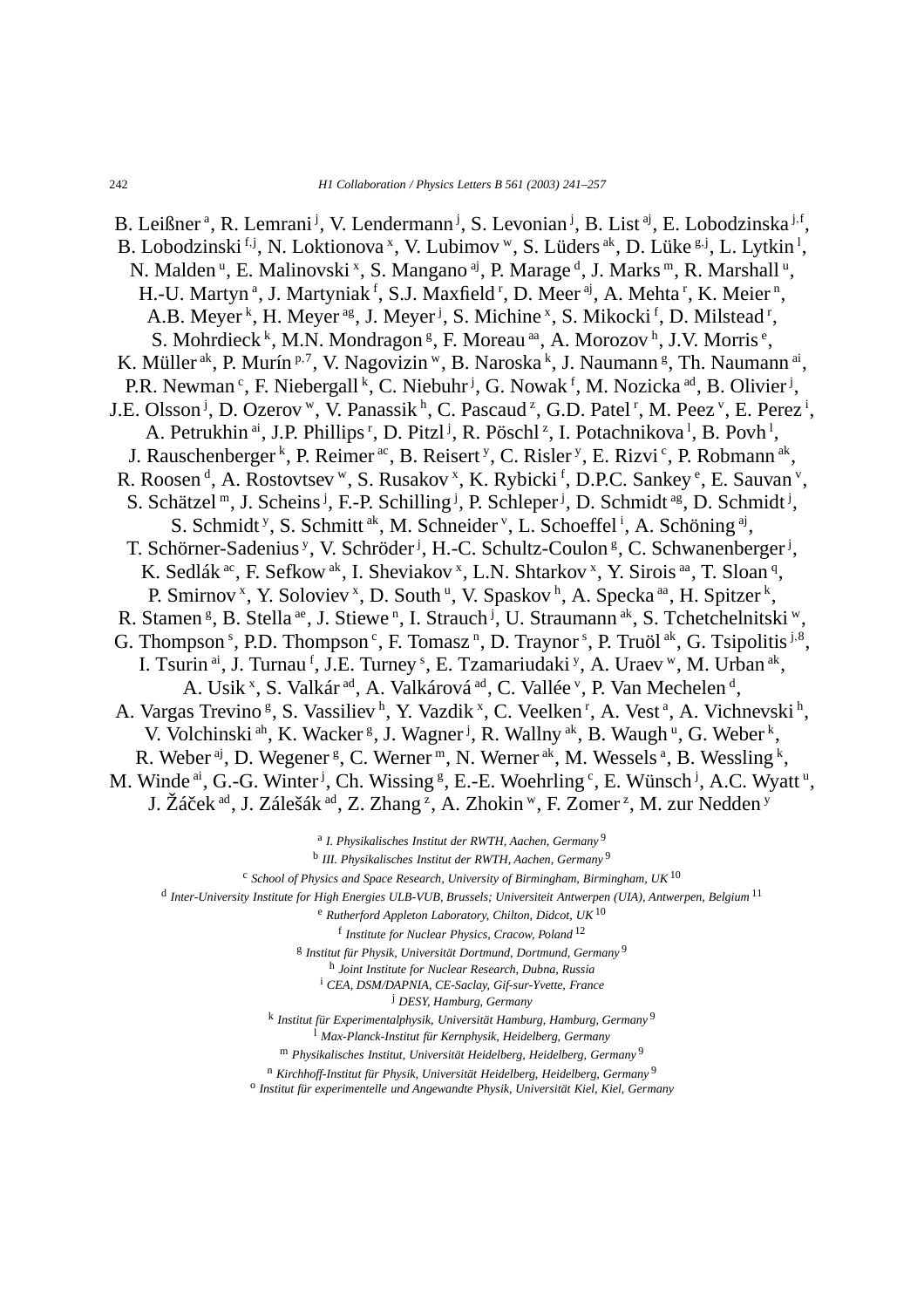<sup>p</sup> *Institute of Experimental Physics, Slovak Academy of Sciences, Košice, Slovak Republic* <sup>5</sup>*,*<sup>13</sup>

<sup>q</sup> *School of Physics and Chemistry, University of Lancaster, Lancaster, UK* <sup>10</sup>

<sup>r</sup> *Department of Physics, University of Liverpool, Liverpool, UK* <sup>10</sup>

<sup>s</sup> *Queen Mary and Westfield College, London, UK*<sup>10</sup>

<sup>t</sup> *Physics Department, University of Lund, Lund, Sweden* <sup>14</sup>

<sup>u</sup> *Physics Department, University of Manchester, Manchester, UK*<sup>10</sup> <sup>v</sup> *CPPM, CNRS/IN2P3, Univ Mediterranee, Marseille, France*

<sup>w</sup> *Institute for Theoretical and Experimental Physics, Moscow, Russia* <sup>15</sup>

<sup>x</sup> *Lebedev Physical Institute, Moscow, Russia* <sup>5</sup>

<sup>y</sup> *Max-Planck-Institut für Physik, München, Germany*

<sup>z</sup> *LAL, Université de Paris-Sud, IN2P3-CNRS, Orsay, France*

aa *LPNHE, Ecole Polytechnique, IN2P3-CNRS, Palaiseau, France*

ab *LPNHE, Universités Paris VI and VII, IN2P3-CNRS, Paris, France*

ac *Institute of Physics, Academy of Sciences of the Czech Republic, Praha, Czech Republic* <sup>5</sup>*,*<sup>16</sup>

ad *Faculty of Mathematics and Physics, Charles University, Praha, Czech Republic* <sup>5</sup>*,*<sup>16</sup>

ae *Dipartimento di Fisica Università di Roma Tre and INFN Roma 3, Roma, Italy*

af *Paul Scherrer Institut, Villigen, Switzerland*

ag *Fachbereich Physik, Bergische Universität Gesamthochschule Wuppertal, Wuppertal, Germany*

ah *Yerevan Physics Institute, Yerevan, Armenia*

ai *DESY, Zeuthen, Germany*

aj *Institut für Teilchenphysik, ETH, Zürich, Switzerland* <sup>17</sup>

ak *Physik-Institut der Universität Zürich, Zürich, Switzerland* <sup>17</sup>

Received 21 January 2003; accepted 28 March 2003

Editor: W.-D. Schlatter

- <sup>1</sup> Also at Departamento de Fisica Aplicada, CINVESTAV, Mérida, Yucatán, Mexico.<sup>18</sup>
- <sup>2</sup> Also at Rechenzentrum, Bergische Universität Gesamthochschule Wuppertal, Germany.
- <sup>3</sup> Also at CERN, Geneva, Switzerland.
- <sup>4</sup> Also at Institut für Experimentelle Kernphysik, Universität Karlsruhe, Karlsruhe, Germany.
- <sup>5</sup> Supported by the Deutsche Forschungsgemeinschaft.
- <sup>6</sup> Also at Departamento de Fisica, CINVESTAV, México, Mexico. <sup>18</sup>
- <sup>7</sup> Also at University of P.J. Šafárik, Košice, Slovak Republic.
- <sup>8</sup> Also at Physics Department, National Technical University, Zografou Campus, GR-15773 Athens, Greece.

<sup>9</sup> Supported by the Bundesministerium für Bildung und Forschung, FRG, under contract numbers 05 H1 1GUA/1, 05 H1 1PAA/1, 05 H1 1PAB/9, 05 H1 1PEA/6, 05 H1 1VHA/7 and 05 H1 1VHB/5.

<sup>10</sup> Supported by the UK Particle Physics and Astronomy Research Council, and formerly by the UK Science and Engineering Research Council.

<sup>11</sup> Supported by FNRS-FWO-Vlaanderen, IISN-IIKW and IWT.

<sup>12</sup> Partially Supported by the Polish State Committee for Scientific Research, Grant No. 2P0310318 and SPUB/DESY/P03/DZ-1/99 and by the German Bundesministerium für Bildung und Forschung.

<sup>13</sup> Supported by VEGA SR Grant No. 2/1169/2001.

<sup>15</sup> Partially Supported by Russian Foundation for Basic Research, Grant No. 00-15-96584.

<sup>16</sup> Supported by the Ministry of Education of the Czech Republic under the projects INGO-LA116/2000 and LN00A006, by GAUK Grant No. 173/2000.

<sup>18</sup> Supported by CONACyT.

*E-mail address:* newmanpr@mail.desy.de (P.R. Newman).

<sup>&</sup>lt;sup>14</sup> Supported by the Swedish Natural Science Research Council.

<sup>&</sup>lt;sup>17</sup> Supported by the Swiss National Science Foundation.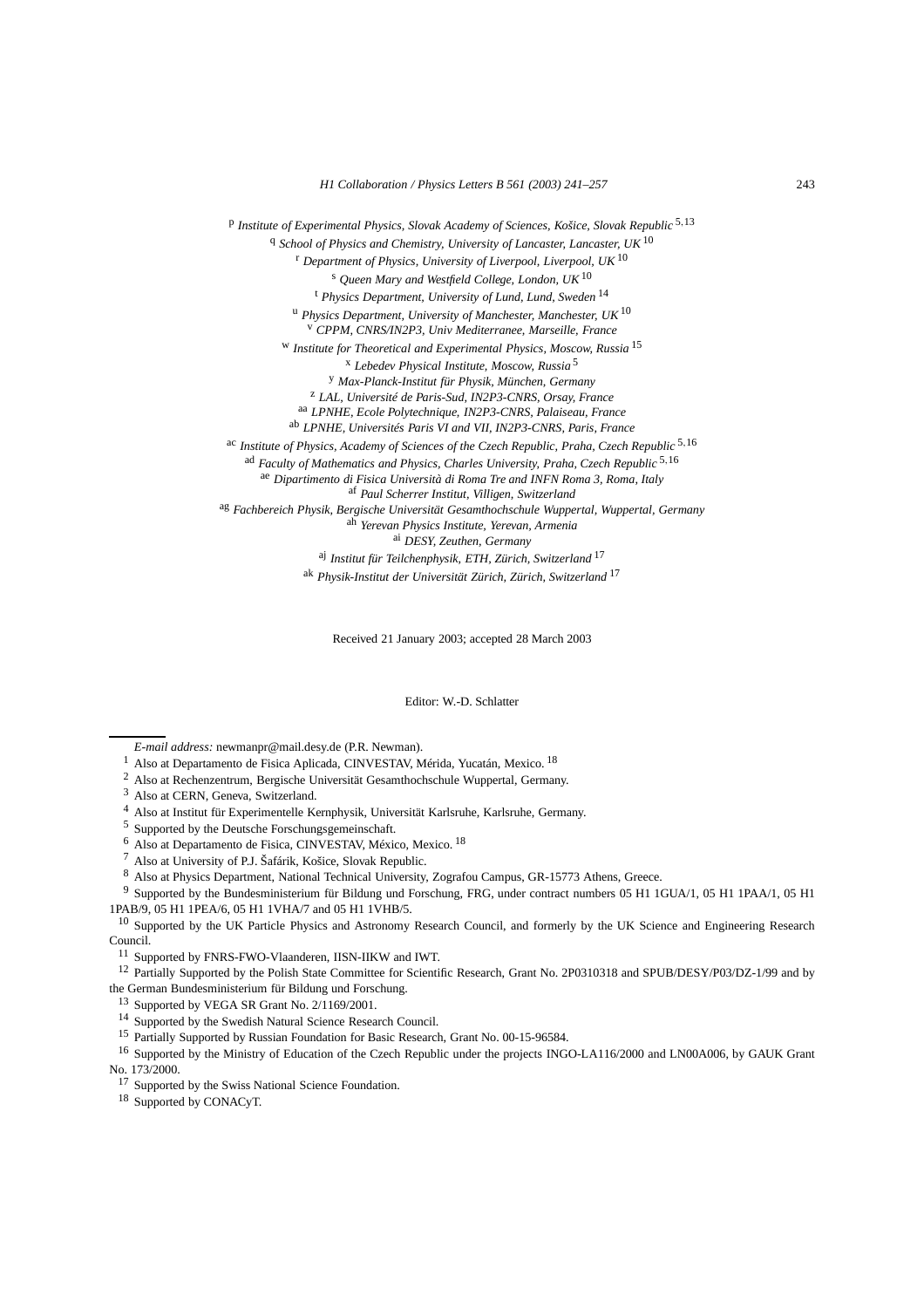#### **Abstract**

A search for events with a high-energy isolated electron or muon and missing transverse momentum has been performed at the electron–proton collider HERA using an integrated luminosity of 13.6 pb<sup>-1</sup> in  $e^-p$  scattering and 104.7 pb<sup>-1</sup> in  $e^+p$ scattering. Within the Standard Model such events are expected to be mainly due to *W* boson production with subsequent leptonic decay. In *e*−*p* interactions one event is observed in the electron channel and none in the muon channel, consistent with the expectation of the Standard Model. In the  $e^+p$  data a total of 18 events are seen in the electron and muon channels compared to an expectation of  $12.4 \pm 1.7$  dominated by *W* production  $(9.4 \pm 1.6)$ . Whilst the overall observed number of events is broadly in agreement with the number predicted by the Standard Model, there is an excess of events with transverse momentum of the hadronic system greater than 25 GeV with 10 events found compared to 2.9  $\pm$  0.5 expected. The results are used to determine the cross-section for events with an isolated electron or muon and missing transverse momentum.  $© 2003$  Published by Elsevier Science B.V. Open access under CC BY [license.](http://creativecommons.org/licenses/by/3.0/)

#### **1. Introduction**

HERA Collaborations H1 and ZEUS have previously reported [1–3] the observation of events with an isolated high energy lepton and missing transverse momentum in  $e^+p$  collisions recorded during the period 1994–1997. The dominant Standard Model (SM) contribution to this topology is real *W* boson production with subsequent leptonic decay. Such events can also be a signature of new phenomena beyond the Standard Model [4]. H1 has reported [2] one *e*− event and 5  $\mu^{\pm}$  events compared to expectations from the Standard Model of 2.4  $\pm$  0.5 and 0.8  $\pm$  0.2 for the  $e^{\pm}$ and  $\mu^{\pm}$  channels respectively, with *W* contributions of  $1.65 \pm 0.47$  (*e*) and  $0.53 \pm 0.11$  ( $\mu$ ). For the same data taking period ZEUS has reported [3] 3 (0) *e*±  $(\mu^{\pm})$  events compared to an expectation of 2.1 (0.8) *W* events and  $1.1 \pm 0.3$  (0.7  $\pm$  0.2) events from other processes. In the present Letter a search for events with isolated electrons<sup>19</sup> or muons and missing transverse momentum is performed in an extended phase-space and with improved background rejection. The complete HERA I data sample (1994–2000) is analyzed here. This corresponds to an integrated luminosity of  $118.4$  pb<sup>-1</sup>, which represents a factor of three increase with respect to the previous published result.

This Letter is organized as follows. Section 2 describes the SM processes that contribute to the signal and to the background. Section 3 describes the H1 detector and experimental conditions. Section 4 outlines the lepton identification criteria and the reconstruction methods for the hadronic final state. The selection requirements for the electron and muon channels are described in Section 5. Studies of background processes are presented in Section 6. Section 7 deals with systematic uncertainties and Section 8 presents the results of the analysis including the numbers of events seen, the kinematics of the selected events and the measured cross-sections. The results of a search for *W* production in the hadronic decay channel are given in Section 9. The Letter is briefly summarized in Section 10.

#### **2. Standard Model processes**

The processes within the Standard Model that are expected to lead to a final state containing an isolated electron or muon and missing transverse momentum, due to penetrating particles escaping detection in the apparatus, are described in detail in [2] and are only briefly outlined in this section. The processes are called "signal" if they produce events which contain a genuine isolated electron or muon and genuine missing transverse momentum in the final state. The processes are defined as "background" if they contribute to the selected sample through misidentification or mismeasurement. For the background processes, a fake lepton, fake missing transverse momentum or both can be reconstructed and may lead to the topology of interest. The following processes are considered.

*W production*:  $ep \rightarrow eW^{\pm}X$  or  $ep \rightarrow vW^{\pm}X$  (signal)

Real *W* production in electron proton collisions with subsequent leptonic decay  $W \rightarrow l\nu$ , proceeding via photoproduction, is the dominant SM process that produces events with prominent high- $P_T$  isolated lep-

<sup>&</sup>lt;sup>19</sup> In this Letter "electron" refers generically to both electrons and positrons. Where distinction is required the terms *e*− and *e*+ are used.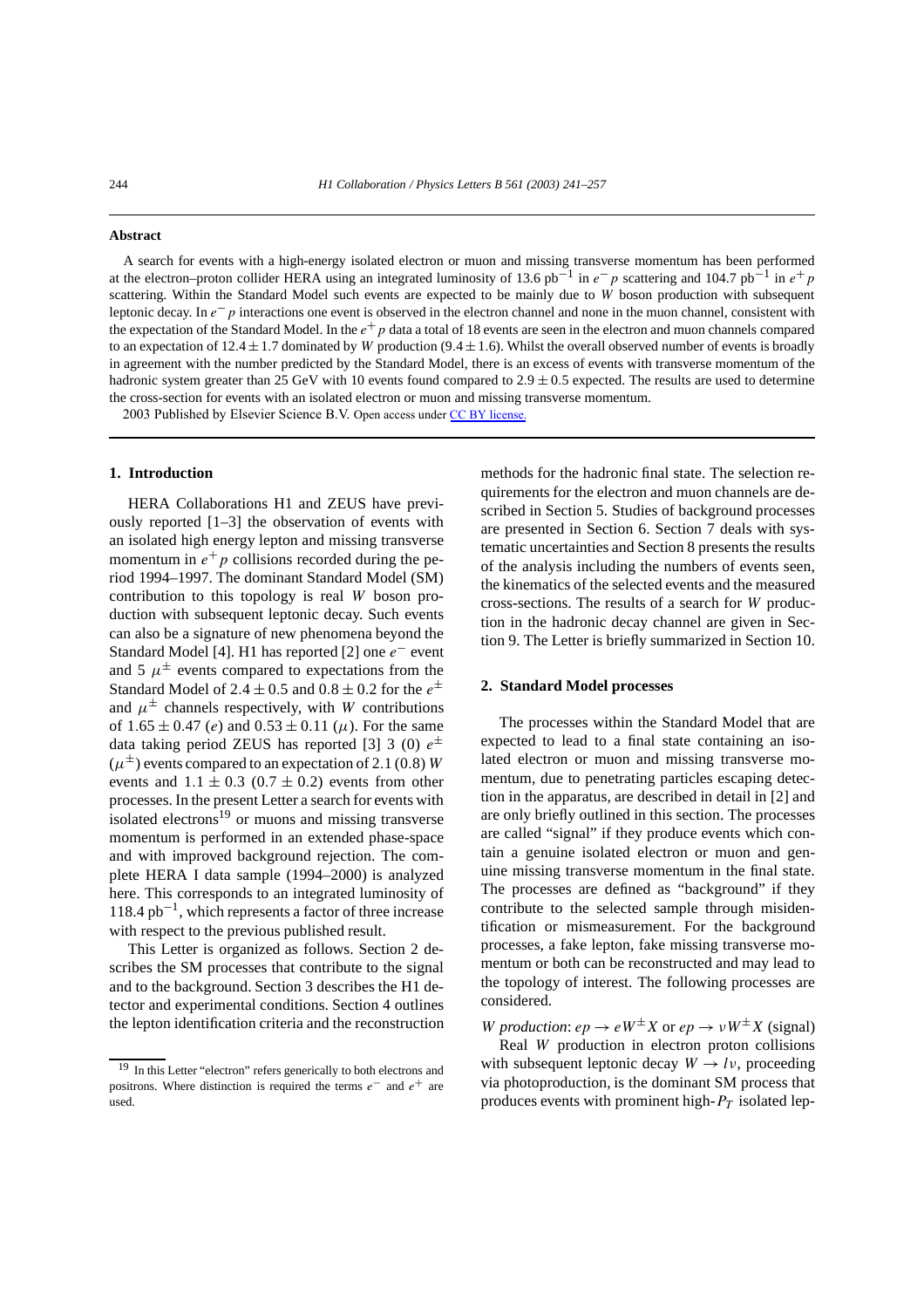tons and missing transverse momentum. *W* bosons are predicted to be produced mainly in resolved photon interactions, in which the *W* typically has small transverse momentum, whilst in direct photon interactions the *W* transverse momentum may be larger.

In this Letter, the SM prediction for *W* production via  $ep \rightarrow eW^{\pm}X$  is calculated by using a next-to-leading order (NLO) quantum chromodynamics (QCD) calculation [5] in the framework of the EPVEC [6] event generator. Each event generated by EPVEC according to its default LO cross-section is weighted by a factor dependent on the transverse momentum and rapidity of the *W* [7], such that the resulting cross-section corresponds to the NLO calculation. The ACFGP [8] parameterization is used for the photon structure and the CTEQ4M [9] parton distribution functions are used for the proton. The renormalization scale is taken to be equal to the factorization scale and is fixed to the *W* mass. Final state parton showers are simulated using the PYTHIA framework [10].

The NLO corrections are found to be of the order of 30% at low-*W* transverse momentum (resolved photon interactions) and typically 10% at high *W* transverse momentum (direct photon interactions) [5]. The NLO calculation reduces the theory error at both high and low *W* transverse momentum to 15% (from 30% at leading order).

The charged current process  $ep \rightarrow \nu W^{\pm} X$  is calculated with EPVEC [6] and found to contribute less than 7% of the predicted signal cross-section.

The total predicted *W* production cross-section amounts to 1*.*1 pb for an electron–proton centre of mass energy of  $\sqrt{s}$  = 300 GeV and 1.3 pb for  $\sqrt{s}$  = 318 GeV.

#### *Z production*:  $ep \rightarrow eZ(\rightarrow \nu\bar{\nu})X$  (signal)

A small number of signal events may be produced by *Z* production with subsequent decay to neutrinos. The outgoing electron from this reaction can scatter into the detector yielding the isolated lepton in the event while genuine missing transverse momentum is produced by the neutrinos. This process is calculated with the EPVEC generator and found to contribute less than 3% of the predicted signal cross-section.

*Charged Current* (*CC*) *processes:*  $ep \rightarrow \nu X$  (background)

A CC deep inelastic event can mimic the selected topology if a particle in the hadronic final state or a radiated photon is interpreted as an isolated lepton. The generator DJANGO [11] is used to calculate this contribution to the background.

#### *Neutral Current* (*NC*) *processes*:  $ep \rightarrow eX$  (background)

The scattered electron in a NC deep inelastic event yields an isolated high-energy lepton, but measured missing transverse momentum can only be produced by fluctuations in the detector response or by undetected particles due to limited geometrical acceptance. The generator RAPGAP [12] is used to calculate this contribution to the background.

#### *Photoproduction of jets:*  $\gamma p \rightarrow X$  *(background)*

The generator PYTHIA [13] is used to calculate the contribution from hard scattering photoproduction processes. Background from this process may occur if a particle from the hadronic final state is interpreted as an isolated lepton and missing transverse momentum is measured due to fluctuations in the detector response or limited geometrical acceptance.

#### *Lepton pair (LP) production*:  $ep \rightarrow e l^+l^-X$  (background)

Lepton pair production can mimic the selected topology if one lepton escapes detection and measurement errors cause apparent missing momentum. The generator GRAPE 1.1 [14], based on a full calculation of electroweak diagrams, is used. The dominant contribution is due to photon–photon processes and is cross-checked with the LPAIR [15] generator. Internal photon conversions are also calculated. *Z* production and its subsequent decay into charged leptons is also included in GRAPE. This contribution is found to be negligible.

In order to determine signal acceptances and background contributions, the detector response to events produced by the above programs is simulated in detail using a program based on GEANT [16]. The simulated events are then subjected to the same reconstruction and analysis chain as the data.

#### **3. Experimental conditions**

Results are presented for the 37.0 pb<sup>-1</sup> of  $e^+p$  data taken in 1994–1997 at an electron–proton centre of mass energy of  $\sqrt{s}$  = 300 GeV, the 13.6 pb<sup>-1</sup> of  $e^-p$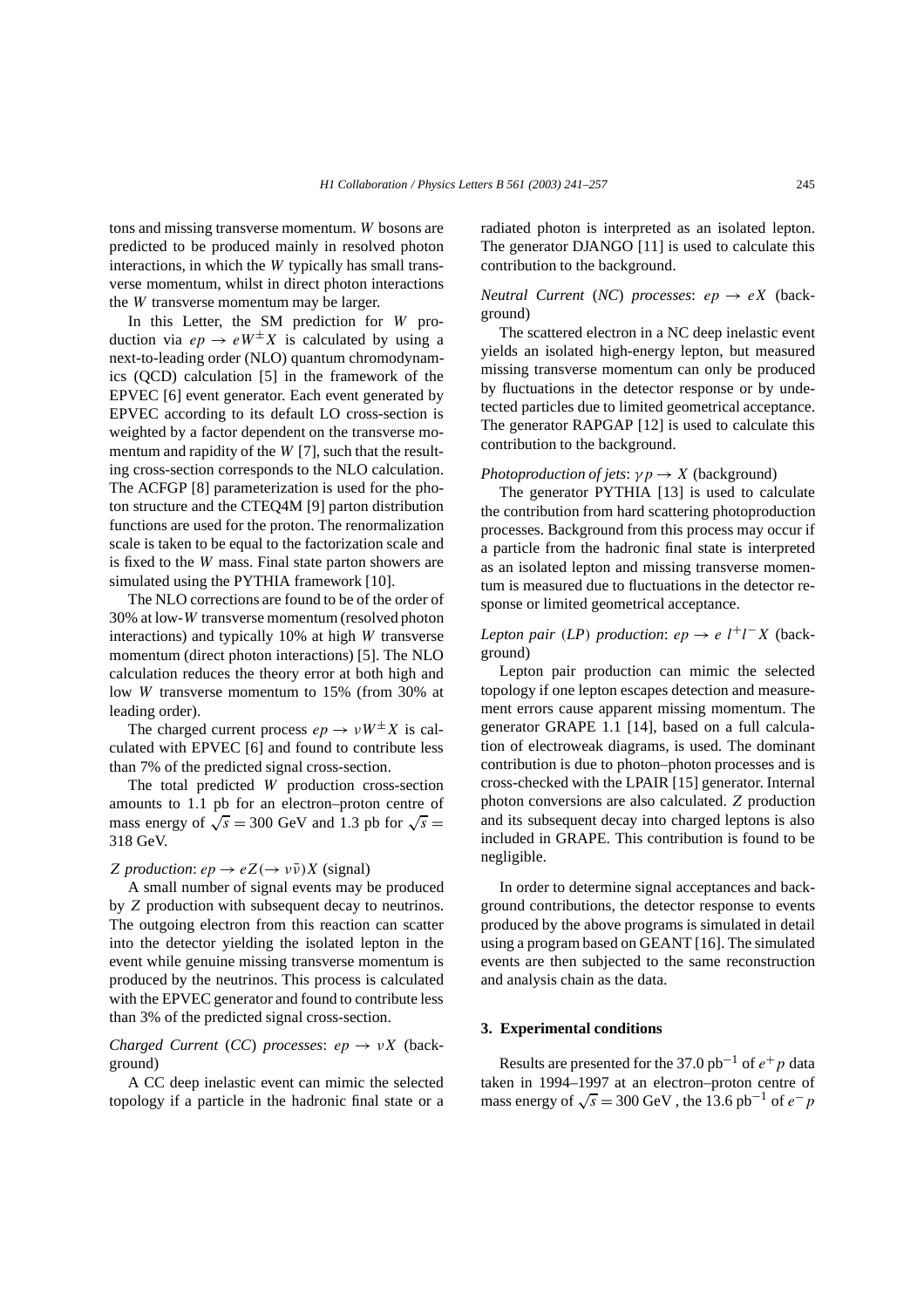data (1998–1999,  $\sqrt{s}$  = 318 GeV) and the 67.7 pb<sup>-1</sup> of  $e^+p$  data (1999–2000,  $\sqrt{s} = 318$  GeV).

A detailed description of the H1 detector can be found in [17]. Only those components of particular importance to this analysis are described here.

The inner tracking system consisting of central and forward<sup>20</sup> tracking detectors (drift chambers) is used to measure charged particle trajectories and to determine the interaction vertex. A solenoidal magnetic field allows the measurement of the particle transverse momenta.

Electromagnetic and hadronic final state particles are absorbed in a highly segmented liquid argon (LAr) calorimeter [18]. The calorimeter is 5 to 8 interaction lengths deep depending on the polar angle of the particle. A lead–fibre calorimeter (SpaCal) is used to detect backward going electrons and hadrons.

The LAr calorimeter is surrounded by a superconducting coil with an iron return yoke instrumented with streamer tubes. Tracks of muons, which penetrate beyond the calorimeter, are reconstructed from their hit pattern in the streamer tubes. The instrumented iron is also used as a backing calorimeter to measure the energy of hadrons that are not fully absorbed in the LAr calorimeter.

In the forward region of the detector a set of drift chamber layers (the forward muon system) detects muons and, together with an iron toroidal magnet, allows a momentum measurement. Around the beam pipe, the plug calorimeter measures hadronic activity at low-polar angles.

The LAr calorimeter provides the main trigger for events with high-transverse momentum. The trigger efficiency is  $\simeq$  98% for events with an electron which has transverse momentum above 10 GeV. For events with high missing transverse momentum, determined from an imbalance in transverse momentum measured in the calorimeter  $P_T^{\text{calo}}$ , the trigger efficiency is  $\simeq$  98% when  $P_T^{\text{calo}} > 25 \text{ GeV}$  and is ∼ 50% when  $P_T^{\text{calo}} = 12 \text{ GeV}$  [19]. Events may also be triggered by a pattern consistent with a minimum ionizing particle in the muon system in coincidence with tracks in the tracking detectors.

#### **4. Lepton identification and hadronic reconstruction**

An electron candidate is defined [20] by the presence of a compact and isolated electromagnetic cluster of energy in the LAr calorimeter, with the requirement of an associated track having an extrapolated distance of closest approach to the cluster of less than 12 cm. Electrons found in regions between calorimeter modules containing large amounts of inactive material are excluded [19]. The energy of the electron candidate is measured from the calorimeter cluster. The additional energy allowed within a cone of radius 1 in pseudorapidity–azimuth  $(\eta - \phi)$  space around the electron candidate is required to be less than 3% of the energy attributed to the electron candidate. The efficiency of electron identification is established using NC events and is greater than 98% [19].

A muon candidate is identified by a track in the forward muon system or a charged track in the inner tracking system associated with a track segment or an energy deposit in the instrumented iron. The muon momentum is measured from the track curvature in the solenoidal or toroidal magnetic field. A muon candidate may have no more than 8 GeV deposited in the LAr calorimeter in a cone of radius 0*.*5 in  $(\eta-\phi)$  space associated with its track. The efficiency to identify muons is established using elastic LP events [21] and is greater than 90%.

Identified leptons are characterized by the following variables, where  $l$  represents  $e$  or  $\mu$ :

- $P_T^l$ , the transverse momentum of an identified muon or electron;
- $\bullet$   $\theta_l$ , the polar angle of the muon or electron.

In order to check that the probability to misidentify a particle as an electron or muon is well described by the simulation, a sample of NC events is used, in which a second electron or a muon is found in the event. In the majority of cases this second lepton results from the misidentification of a hadron from the final state. The second lepton in the event must pass the same criteria as described above, except for the upper limit on the calorimeter energy within a cone associated with its track. The study is performed requiring the reconstructed electrons or muons to have  $P_T^l$  > 10 GeV. From a total NC sample of 121 408

<sup>20</sup> The forward direction and the positive *z*-axis are taken to be that of the proton beam direction. All polar angles are defined with respect to the positive *z*-axis.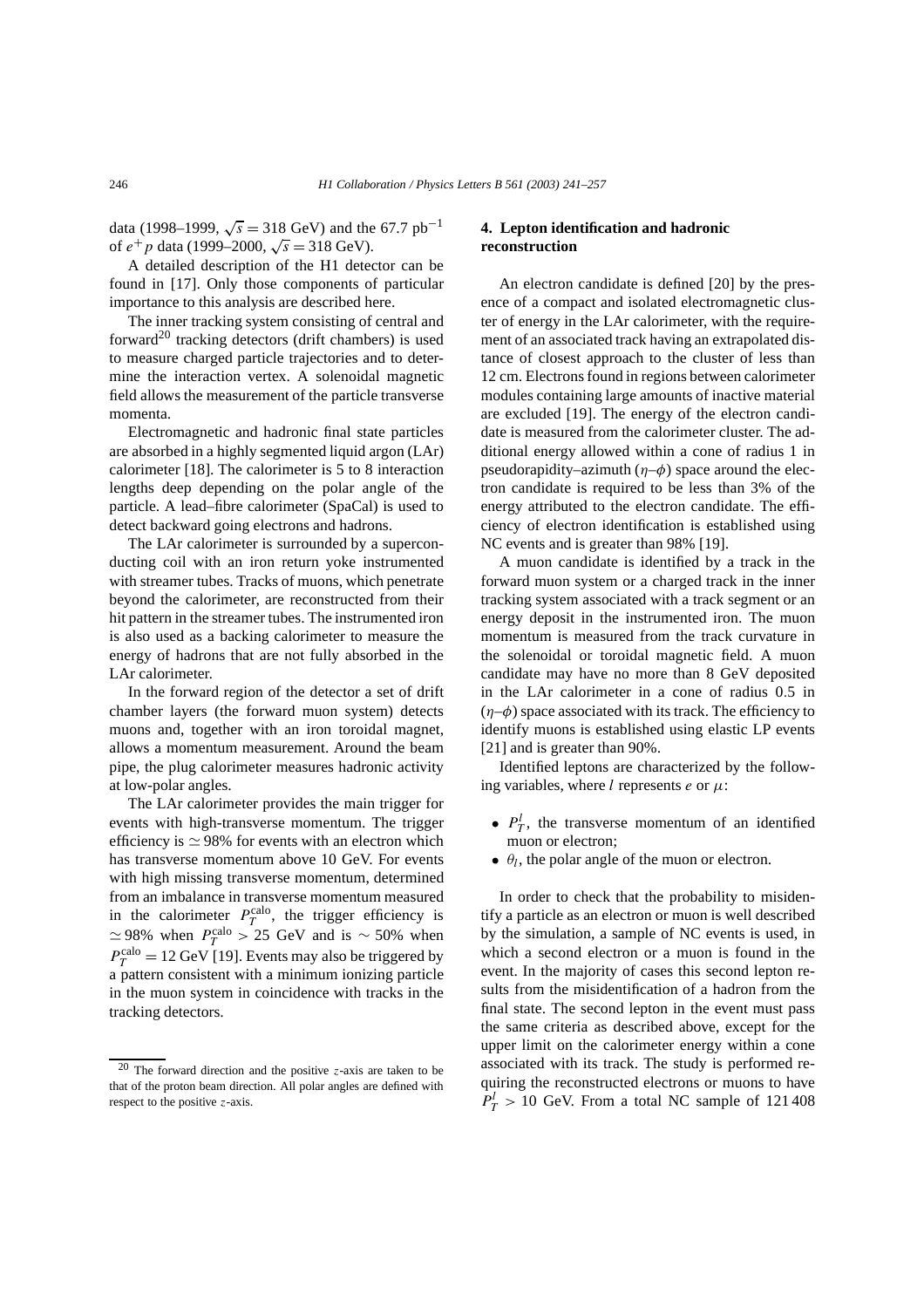

Fig. 1. Distributions of lepton polar angle of a second reconstructed electron (a) and a reconstructed muon (b) for NC events. The combined SM expectation is shown as an open histogram. The total error on the SM expectation (see Section 7) is given by the shaded band.

events, 2087 events with a second identified electron and 520 events with a reconstructed muon are selected by this procedure. Fig. 1(a) shows the polar angle distribution of the electron with the second highesttransverse momentum and Fig. 1(b) shows the polar angle distribution of reconstructed muons. The distributions are described by the simulation within the uncertainties, demonstrating that the misidentification of a particle as an electron or muon is well understood.

The hadronic final state (HFS) is measured by combining calorimeter energy deposits with low-momentum tracks as described in [19]. Identified isolated electrons or muons are excluded from the HFS. The calibration of the hadronic energy scale is made by comparing the transverse momentum of the precisely measured scattered electron to that of the HFS in a large NC event sample. The transverse momentum of the hadronic system is:

•  $P_T^X$ , which includes all reconstructed particles apart from identified isolated leptons.

The isolation of identified leptons with respect to jets or other tracks in the event is quantified using:

• their distance  $D_{jet}$  from the axis of the closest hadronic jet in  $\eta-\phi$  space. For this purpose jets, excluding identified leptons, are reconstructed using an inclusive  $k_T$  algorithm [22–24] and are required to have transverse momentum greater than 5 GeV. If there is no such jet in the event,  $D_{\text{jet}}$  is defined with respect to the polar and azimuthal angles of the hadronic final state;

• their distance  $D_{\text{track}}$  from the closest track in  $\eta - \phi$ space, where all tracks with a polar angle greater than 10◦ and transverse momentum greater than 0*.*15 GeV are considered.

The following quantities are sensitive to the presence of high-energy undetected particles and/or can be used to reduce the main background contributions.

- $P_T^{\text{calo}}$ , the net transverse momentum measured from all energy deposits recorded in the calorimeter.
- $P_T^{\text{miss}}$ , the total missing transverse momentum reconstructed from all observed particles (electrons, muons and hadrons).  $P_T^{\text{miss}}$  differs most from  $P_T^{\text{calo}}$  in the case of events with muons, since they deposit little energy in the calorimeter.
- $V_{ap}/V_p$ , a measure of the azimuthal balance of the event. It is defined as the ratio of the antiparallel to parallel components of the measured calorimetric transverse momentum, with respect to the direction of the calorimetric transverse momentum [19]. Events with one or more high*pT* particles that do not deposit much energy in the calorimeter  $(\mu, \nu)$  generally have low values of  $V_{\rm ap}/V_{\rm p}$ .
- $\delta_{\text{miss}} = 2E_e \sum_i E_i (1 \cos \theta_i)$ , where  $E_i$  and *θi* denote the energy and polar angle of each particle in the event detected in the main detector  $(\theta_e < 176^\circ)$  and  $E_e$  is the electron beam energy.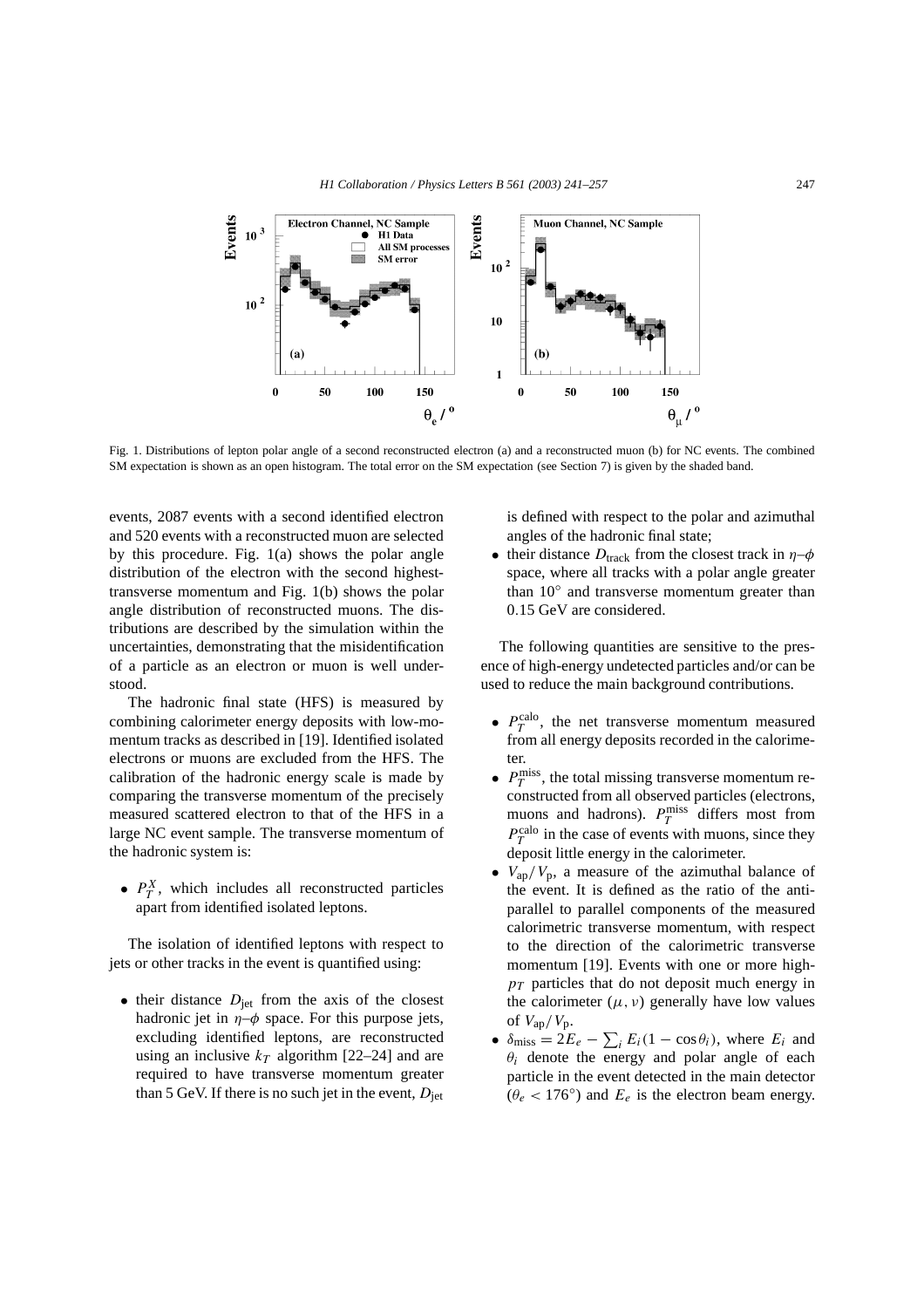For an event where only momentum in the proton direction is undetected *δ*miss is zero.

- $\Delta \phi_{l-X}$ , the difference in azimuthal angle between the lepton and the direction of  $P_T^X$ . NC events typically have values of  $\Delta \phi_{l-X}$  close to 180°.
- $\zeta_e^2 = 4E'_eE_e\cos^2\theta_e/2$ , where  $E'_e$  is the energy of the final state electron. For NC events, where the scattered electron is identified as the isolated high-transverse momentum electron,  $\zeta_e^2$  is equal to the four momentum transfer squared  $Q^2$ . Since the NC cross-section falls steeply with  $Q^2$ , these events generally have small values of  $\zeta_e^2$ . Conversely, electrons from *W* decay generally have high values of  $\zeta_e^2$ .

#### **5. Selection criteria**

The published H1 observation [2] using 1994–1997  $e^+p$  data was based on the selection of a sample of events with  $P_T^{\text{calo}} > 25$  GeV. This experimental cut mainly selected charged current events in a phasespace where the trigger efficiency is high. In the selected events all isolated charged tracks with transverse momentum above 10 GeV were identified as electrons or muons.

In the present Letter the  $P_T^{\text{calo}}$  cut has been lowered to 12 GeV, taking advantage of the improved understanding of trigger efficiencies with increased luminosity and more sophisticated background rejection.

The analysis extends the phase-space towards lower missing transverse momentum for the electron channel  $(P_T^{\text{calo}} \simeq P_T^{\text{miss}})$  and towards lower  $P_T^X$  for the muon channel ( $P_T^{\text{calo}} \simeq P_T^X$ ). The lepton identification has also been improved and extended in the forward direction. The increased phase-space and increased luminosity allow the comparison with the SM predictions to be made differentially and with improved precision. Further details of the analysis can be found in [25,26].

The selection criteria for both channels are summarized in Table 1. The dominant background in the electron channel is due to NC and CC events. To reduce the NC background, events with NC topology (azimuthally balanced, with the lepton and the hadronic system back-to-back in the transverse plane) are rejected. For low values of  $P_T^{\text{calo}}$ , where the NC background is largest, a requirement on  $\zeta_e^2$  is imposed. A requirement that the lepton candidate be isolated from the hadronic final state is imposed to reject CC events. Events which have, in addition to an isolated electron, one or more isolated muons are not considered in the electron channel, but may contribute in the muon channel. The dominant backgrounds in the muon channel are inelastic muon pair production and CC or photoproduction events which contain a reconstructed muon. The final muon sample is selected by rejecting azimuthally balanced events and events where more than one muon is observed.

Table 1 Selection requirements for the electron and muon channels

| Selection requirements for the electron and muon channels |                                                         |                                                                         |  |  |  |
|-----------------------------------------------------------|---------------------------------------------------------|-------------------------------------------------------------------------|--|--|--|
| Variable                                                  | Electron                                                | Muon                                                                    |  |  |  |
| $\theta_l$                                                | $5^{\circ} < \theta_l < 140^{\circ}$                    | $5^\circ < \theta_l < 140^\circ$                                        |  |  |  |
| $P_T^l$                                                   | $>10$ GeV                                               | $>10$ GeV                                                               |  |  |  |
| $P_T^{\text{calo}}$                                       | $>12$ GeV                                               | $>12$ GeV                                                               |  |  |  |
| $P_T^{\text{miss}}$                                       | $>12$ GeV                                               | $>12$ GeV                                                               |  |  |  |
| $P_T^X$                                                   |                                                         | $>12$ GeV                                                               |  |  |  |
| $D_{\rm jet}$                                             | >1.0                                                    | >1.0                                                                    |  |  |  |
| $D_{\text{track}}$                                        | $>0.5$ for $\theta_e \ge 45^\circ$                      | > 0.5                                                                   |  |  |  |
| $\zeta_l^2$                                               | >5000 GeV <sup>2</sup> for $P_T^{\text{calo}} < 25$ GeV |                                                                         |  |  |  |
| $V_{\rm ap}/V_{\rm p}$                                    | <0.5 (<0.15 for $P_T^e < 25$ GeV)                       | ${<}0.5\;({<}0.15\;\mathrm{for}\;P_T^{\mathrm{calo}}<25\;\mathrm{GeV})$ |  |  |  |
| $\Delta \phi_{l-X}$                                       | $< 160^{\circ}$                                         | $< 170^{\circ}$                                                         |  |  |  |
| # isolated $\mu$                                          | $\mathbf{0}$                                            |                                                                         |  |  |  |
| $\delta_{\rm miss}$                                       | $>$ 5 GeV <sup>a</sup>                                  |                                                                         |  |  |  |

<sup>a</sup> If only one *e* candidate is detected, which has the same charge as the beam lepton.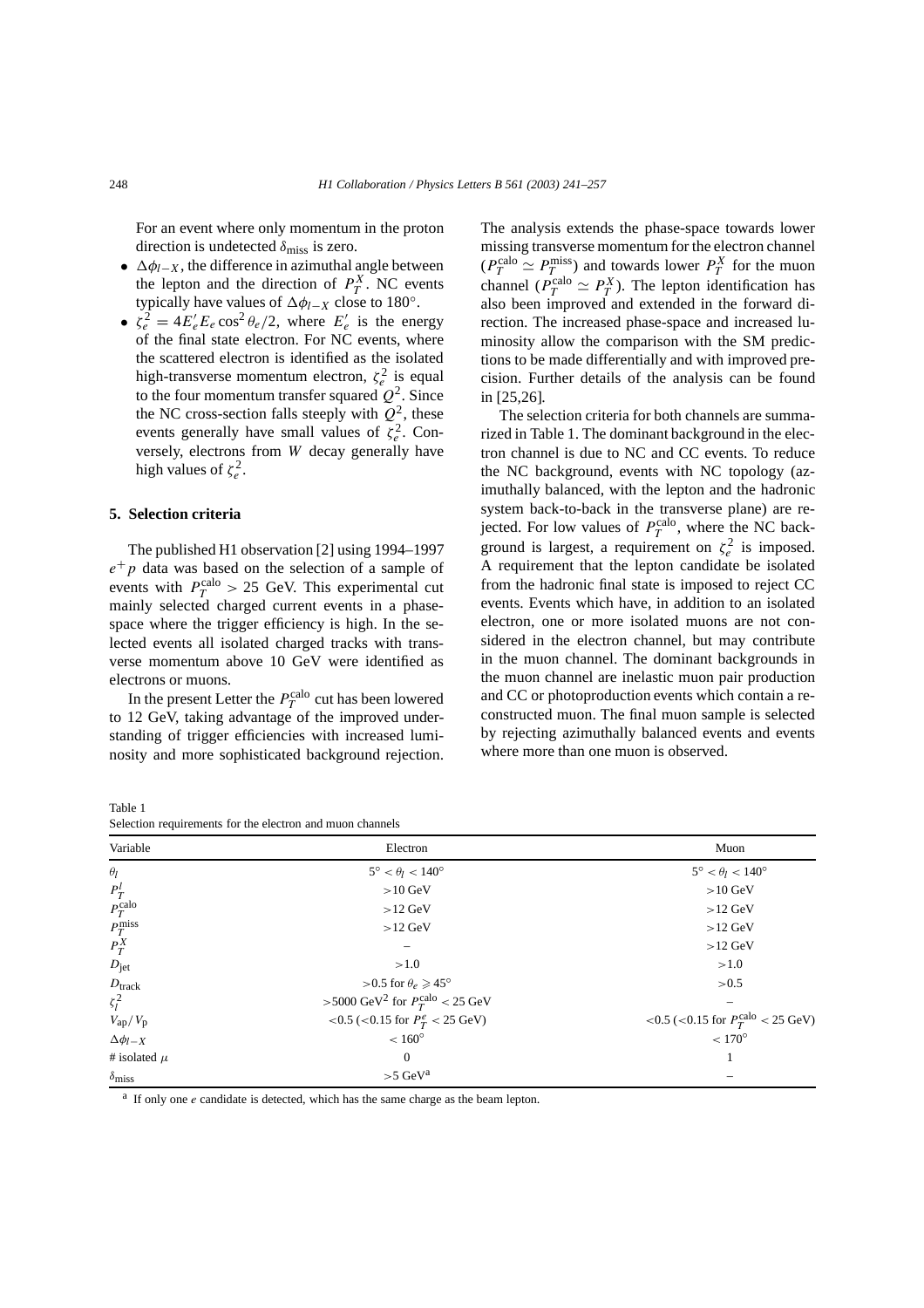Following the selection criteria described above, the overall efficiency to select SM  $W \rightarrow e \nu$  events is 41% and to select SM  $W \rightarrow \mu \nu$  events is 14%. The main difference in efficiency between the two channels is due to the cut on  $P_T^{\text{calo}}$ , which for muon events acts as a cut on  $P_T^X$  because the muon deposits little energy in the calorimeter. There is thus almost no efficiency in the muon channel for  $P_T^X < 12$  GeV. For values of  $P_T^X > 25$  GeV the efficiencies of the two channels are compatible at ∼ 40%.

#### **6. Background studies**

To verify that the backgrounds (see Section 2) that contribute to the two channels are well understood, alternative event samples, each enriched in one of the important background processes, are compared with simulations. For both channels these event samples have the same basic phase-space definition  $(\theta_l, P_T^l, P_T^{\text{calo}})$  as the main analysis. It should be noted that these selections do not explicitly reject signal events, which may be present in the enriched samples.

The two background enriched samples in the electron channel, defined within the phase-space 5◦ *<*  $\theta_e$  < 140°,  $P_T^e > 10$  GeV and  $P_T^{\text{calo}} > 12$  GeV, are selected with the following additional requirements.

*NC enriched sample*. A NC dominated electron sample is selected by requiring  $D_{jet} > 1.0$ . The events in this channel mainly contain genuine electron candidates, but with missing transverse momentum arising from mismeasurement.

*CC enriched sample*. A CC dominated sample is obtained by rejecting events with an isolated muon and applying cuts to suppress the NC component. These criteria are  $\zeta_e^2 \ge 2500 \text{ GeV}^2$ ,  $V_{\text{ap}}/V_{\text{p}} \le 0.15$ ,  $\delta_{\text{miss}}$  > 5 GeV and  $\Delta \phi_{e-X}$  < 160°. In this sample the missing transverse momentum is genuine, but an electron candidate is usually falsely identified.

The two samples designed to study the backgrounds in the muon channel, defined within the same phase-space  $5^{\circ} < \theta_{\mu} < 140^{\circ}$ ,  $P_T^{\mu} > 10$  GeV and  $P_T^{\text{calo}} > 12$  GeV, are selected with the following additional requirements.

*LP enriched sample.* A sample of events predominantly from the two photon process is selected by requiring at least one isolated muon and  $V_{\text{ap}}/V_{\text{p}} \leq 0.2$ to suppress photoproduction events.

*CC enriched sample*. A sample dominated by CC events is selected by requiring  $V_{\text{ap}}/V_{\text{p}} \leq 0.15$  and requiring at least one muon candidate that need not be isolated. This selection tests fake or real muons observed in events with genuine missing *PT* .

The distributions of all quantities used in these selections are well described in both shape and normalization by the SM expectation in regions where there is little contribution from *W* production. This gives us confidence that the backgrounds are described within the uncertainty. Example distributions of the background enriched event samples for the  $e^+p$  data are shown in Fig. 2 for the electron channel and in Fig. 3 for the muon channel. Also included in the figures are the SM expectations from all processes together and the signal expectation alone. Agreement is also obtained between the data and the simulation in all distributions for the *e*−*p* data sample.

#### **7. Systematic uncertainties**

The systematic uncertainties on quantities which influence the SM expectation and the measured crosssection (see Section 8.1) are presented in this section and discussed in more detail in [19,26]. The uncertainties on the signal expectation and the acceptance used in the cross-section calculation are determined by varying experimental quantities by  $\pm 1$  standard deviation and recalculating the cross-section or expectation. The experimental uncertainties are listed below and the corresponding variation of the cross-section is given in Table 2.

*Leptonic quantities*. The uncertainties on the  $\theta_l$  and the *φl* measurements are 3 mrad and 1 mrad, respectively. The electron energy scale uncertainty is 3%. The muon energy scale uncertainty is 5%.

*Hadronic quantities*. The uncertainties on the *θ* and *φ* measurements of the hadronic final state are both 20 mrad. The hadronic energy scale uncertainty is 4%. The error on the measurement of  $V_{ap}/V_p$  is  $\pm 0.02$ .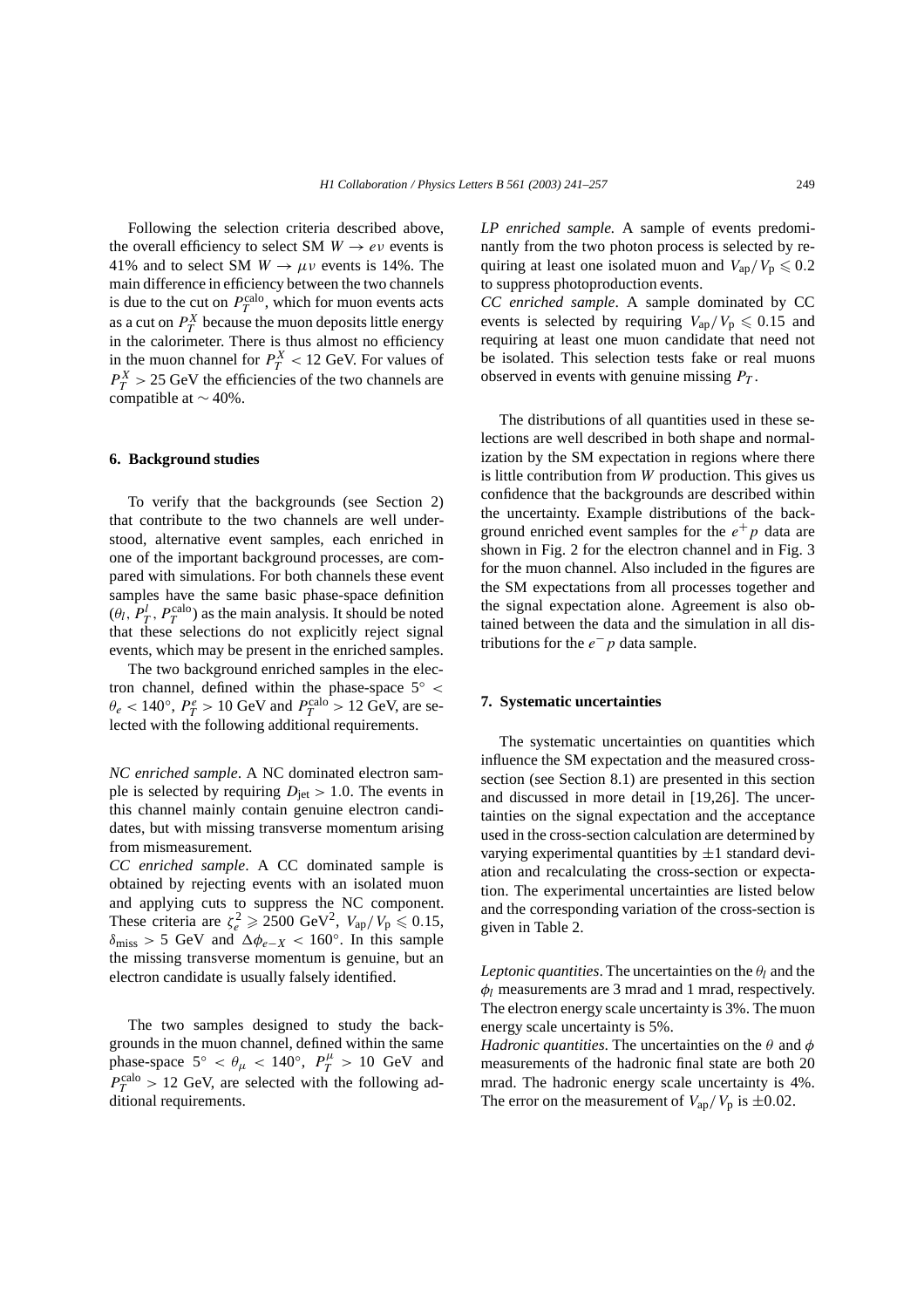

Fig. 2. The  $e^+p$  data selected in the NC enriched sample (a), (b) and in the CC enriched sample (c), (d) in the electron channel compared with the combined SM expectation (open histogram). The total error on the SM expectation is given by the shaded band. The "signal" component of the SM expectation is given by the hatched histogram. N<sub>data</sub> is the total number of data events observed for each sample. N<sub>SM</sub> is the total SM expectation.

Table 2

Summary of experimental systematic errors on the measured crosssection in two regions of  $P_T^{\hat{X}}$ 

| Source of systematic uncertainty | Error on measured cross-section   |             |  |
|----------------------------------|-----------------------------------|-------------|--|
|                                  | $P_T^X < 25$ GeV $P_T^X > 25$ GeV |             |  |
| Leptonic quantities              | $\pm 0.6\%$                       | $\pm 0.6\%$ |  |
| Hadronic quantities              | $\pm 3.3%$                        | $\pm 8.3%$  |  |
| Triggering/identification        | $\pm 3.7%$                        | ±4.7%       |  |
| Luminosity                       | $\pm 1.5%$                        | $\pm 1.5%$  |  |
| Model uncertainty                | $\pm 10\%$                        | $\pm 10\%$  |  |

*Triggering/identification*. The electron finding efficiency has an uncertainty of 2%. The muon finding efficiency has an error of 5% in the central ( $\theta_{\mu} > 12.5^{\circ}$ ) region and 15% in the forward ( $\theta_{\mu}$  < 12.5°) region. The uncertainty on the track reconstruction efficiency is 3%. The uncertainty on the trigger efficiency for the muon channel varies from 16% at  $P_T^X = 12$  GeV to 2% at  $P_T^X > 40$  GeV.

*Luminosity*. The luminosity measurement has an uncertainty of 1*.*5%.

*Model*. A 10% uncertainty on the model dependence of the acceptance is estimated by comparing the results obtained with two further generators which produce *W* bosons with different kinematic distributions from those of EPVEC. The generators used are an implementation of *W* production within PYTHIA and ANOTOP, an "anomalous top production" generator, using the matrix elements of the complete process  $e + q \rightarrow e + t \rightarrow e + b + W$  as obtained from the COMPHEP program [27].

Contributions from background processes, modelled using RAPGAP, DJANGO, and GRAPE, are attributed 30% systematic errors determined from the level of agreement observed between the simulations and the control samples (see Section 6). The uncertainties associated with lepton misidentification and the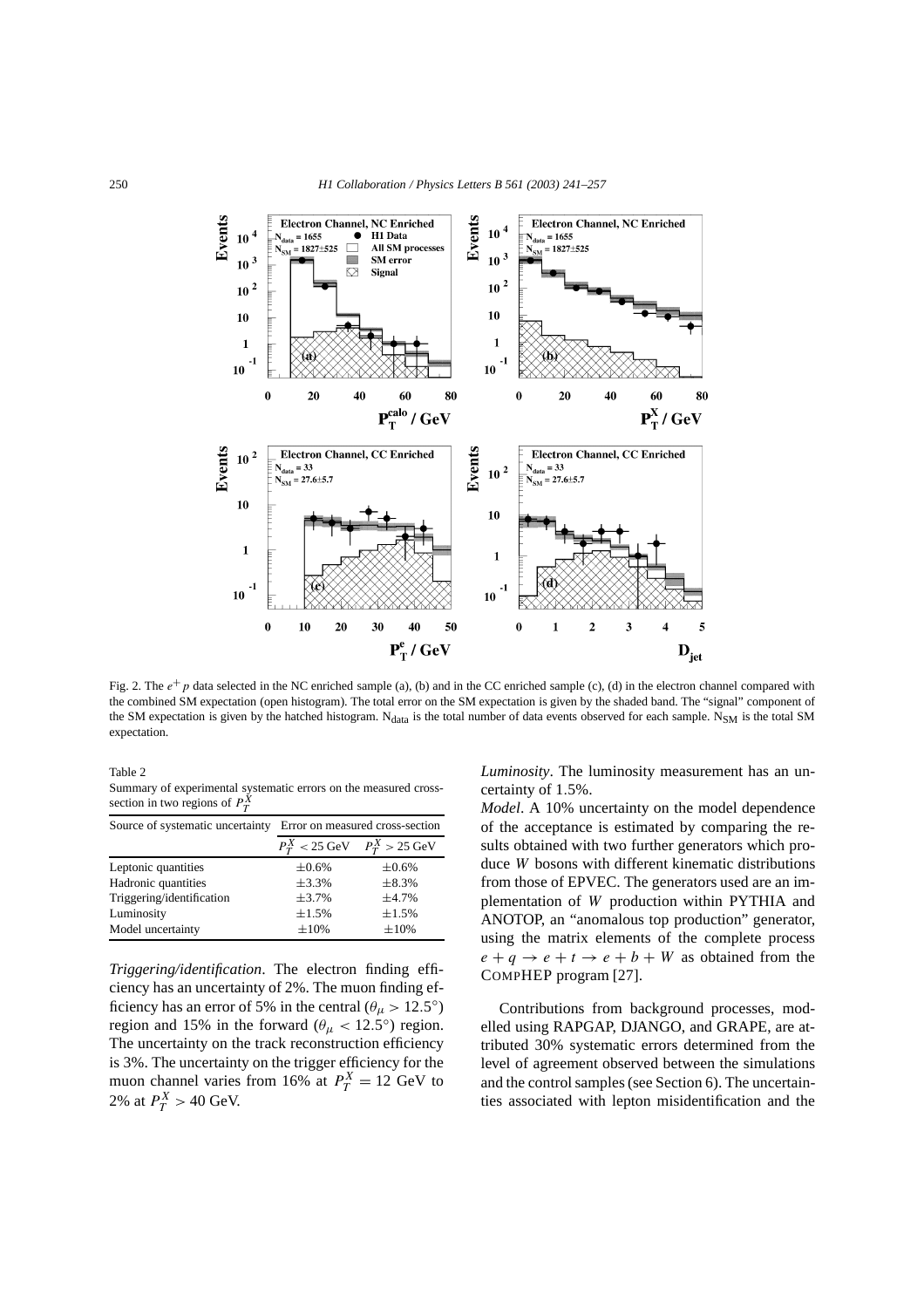

Fig. 3. The  $e^+p$  data selected in the LP enriched sample (a), (b) and in the CC enriched sample (c), (d) in the muon channel compared with the combined SM expectation (open histogram). The total error on the SM expectation is given by the shaded band. The "signal" component of the SM expectation is given by the hatched histogram. N<sub>data</sub> is the total number of data events observed for each sample. N<sub>SM</sub> is the total SM expectation.

production of fake missing transverse momentum are included in these errors.

A theoretical uncertainty of 15% is quoted for the predicted contributions from signal processes (predominantly SM *W* production). This is due mainly to uncertainties in the parton distribution functions and the scales at which the calculation is performed [5].

#### **8. Results**

For the *e*−*p* data sample one event is observed in the electron channel. The kinematics of the event are listed in Table 3. No events are observed in the muon channel. This compares well to the SM expectations of  $1.69 \pm 0.22$  events in the electron channel and  $0.37 \pm 0.06$  in the muon channel.

In the  $e^+p$  data sample 10 candidate events are observed in the electron channel compared to  $7.2 \pm 1.2$ expected from signal processes and  $2.68 \pm 0.49$  from background sources. One candidate event in the electron channel is observed to contain an *e*−. This event was first reported and discussed in [2]. Four of the other candidate events contain an  $e^+$ . The charges of the electrons in the remaining five events are unmeasured since the electrons are produced at low-polar angles and they shower in material in the tracking detectors. In the muon channel 8 candidate events are observed compared to  $2.23 \pm 0.43$  expected from signal processes and  $0.33 \pm 0.08$  from background sources. Four of the muon events observed in the  $e^+p$  data sample are among those first reported and discussed in [2]. The event discussed in [1] is rejected from this analysis by the azimuthal difference ( $\Delta \phi_{\mu-X}$ ) cut. Four of the events have a positively charged muon, three have a negative muon and in one event the charge is not determined.

Distributions of the selected events in lepton polar angle, azimuthal difference, transverse mass and  $P_T^X$ are shown in Fig. 4. The lepton–neutrino transverse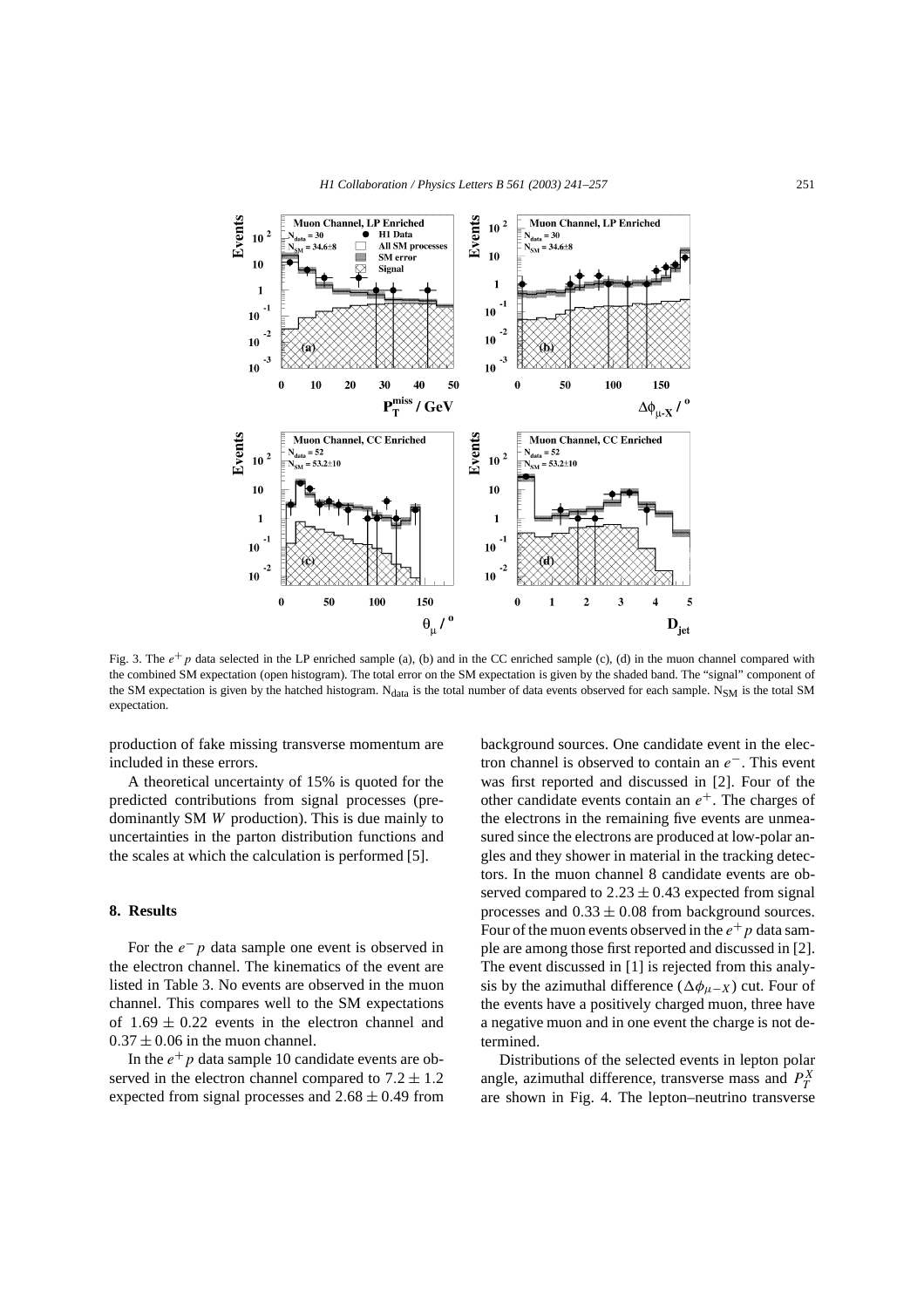Table 3

Kinematics and lepton charges of the events at high  $P_T^X$  (> 25 GeV). The invariant mass  $M_{l\nu}$  is only calculated for those events with an observed scattered electron. The significance of the charge measurement in num The first event listed was observed in  $e^-p$  data. The rest were observed in  $e^+p$  data

| Lepton                                       | $P_T^l$ (GeV)        | $\theta_l$ (°)        | $P_T^X$ (GeV)        | $M_T$ (GeV)          | $M_{1v}$ (GeV)       | $\Delta \phi_{l-X}$ (°) | Charge              |
|----------------------------------------------|----------------------|-----------------------|----------------------|----------------------|----------------------|-------------------------|---------------------|
| e Run 236176<br>Event 3489                   | $10.1^{+0.4}_{-0.4}$ | $12.0^{+0.2}_{-0.2}$  | $25.4^{+2.8}_{-2.8}$ | $26.1^{+1.1}_{-1.1}$ |                      | $96.0^{+4.0}_{-4.0}$    | unmeasured          |
| $\mu$ <sup>+</sup> Run 186729<br>Event 702   | $51^{+17}_{-11}$     | $29.9^{+0.3}_{-0.3}$  | $66.7^{+4.9}_{-4.9}$ | $43^{+22}_{-13}$     |                      | $156.9^{+2.2}_{-2.2}$   | $+$ (4.0 $\sigma$ ) |
| $\mu^-$ Run 188108<br>Event 5066             | $41.0^{+5.5}_{-4.3}$ | $35.2^{+0.4}_{-0.4}$  | $26.9^{+2.3}_{-2.3}$ | $81.3^{+11}_{-8.2}$  | $86.1^{+8.7}_{-6.8}$ | $114.9^{+3.8}_{-3.8}$   | $-$ (8.3 $\sigma$ ) |
| $\mu$ <sup>-</sup> Run 192227<br>Event 6208  | $73^{+12}_{-9}$      | $28.5^{+0.3}_{-0.3}$  | $60.5^{+5.5}_{-5.5}$ | $74^{+25}_{-20}$     |                      | $164.2^{+4.8}_{-4.8}$   | $-$ (7.0 $\sigma$ ) |
| $\mu$ <sup>+</sup> Run 195308<br>Event 16793 | $60^{+19}_{-12}$     | $31.0^{+0.4}_{-0.4}$  | $33.3^{+3.6}_{-3.6}$ | $85^{+37}_{-25}$     |                      | $159.9^{+3.2}_{-3.2}$   | $+$ (4.2 $\sigma$ ) |
| $e^+$ Run 248207<br>Event 32134              | $32.0^{+0.9}_{-0.9}$ | $32.3^{+0.3}_{-0.3}$  | $42.7^{+4.1}_{-4.1}$ | $62.8^{+1.8}_{-1.8}$ |                      | $109.3^{+2.4}_{-2.4}$   | $+$ (15 $\sigma$ )  |
| $e^+$ Run 252020<br>Event 30485              | $25.3^{+1.0}_{-1.0}$ | $110.3^{+0.3}_{-0.3}$ | $44.3^{+3.6}_{-3.6}$ | $50.6^{+2.0}_{-2.0}$ | $79^{+12}_{-12}$     | $110.4^{+2.1}_{-2.1}$   | $+$ (40 $\sigma$ )  |
| $\mu$ + Run 266336<br>Event 4126             | $19.7^{+0.8}_{-0.7}$ | $67.4^{+0.4}_{-0.4}$  | $51.5^{+4.0}_{-4.0}$ | $69.2^{+2.6}_{-2.4}$ |                      | $46.8^{+4.9}_{-4.9}$    | $+$ (26 $\sigma$ )  |
| $e^+$ Run 268338<br>Event 70014              | $32.1^{+0.9}_{-0.9}$ | $29.5^{+0.2}_{-0.2}$  | $46.6^{+3.3}_{-3.3}$ | $87.7^{+2.5}_{-2.5}$ |                      | $63.7^{+2.2}_{-2.2}$    | $+$ (5.1 $\sigma$ ) |
| $\mu$ Run 270132<br>Event 73115              | $64^{+55}_{-38}$     | $18.5^{+0.2}_{-0.2}$  | $27.3^{+3.9}_{-3.9}$ | $140^{+83}_{-71}$    |                      | $66.3^{+2.7}_{-2.7}$    | $-$ (0.6 $\sigma$ ) |
| $e^+$ Run 275991<br>Event 29613              | $37.7^{+1.1}_{-1.1}$ | $41.7^{+0.3}_{-0.3}$  | $28.4^{+5.9}_{-5.9}$ | $74.7^{+2.4}_{-2.4}$ |                      | $101.6^{+4.9}_{-4.9}$   | $+$ (37 $\sigma$ )  |



Fig. 4. The final  $e^+p$  data selection in the electron and muon channels combined compared with the SM expectation (open histogram). The total error on the SM expectation is given by the shaded band. The "signal" component of the SM expectation is given by the hatched histogram.  $N_{\text{data}}$  is the total number of data events observed for each sample.  $N_{\text{SM}}$  is the total SM expectation.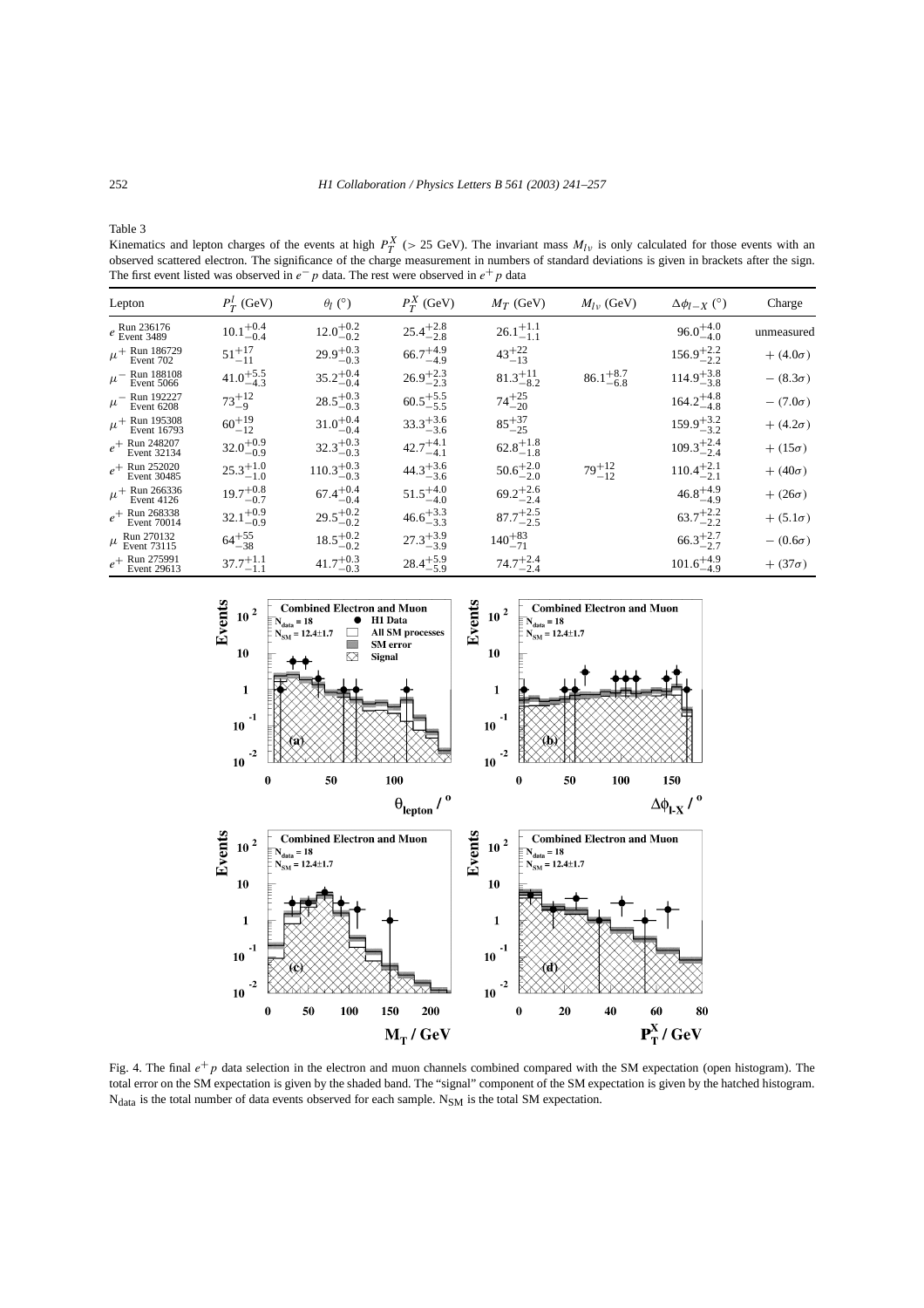| Table 4                                                                               |  |
|---------------------------------------------------------------------------------------|--|
| Observed and predicted numbers of events in the electron channel for all $e^+ p$ data |  |

| Electron                      | H1 data | SM expectation  | SM signal       | Other SM processes |
|-------------------------------|---------|-----------------|-----------------|--------------------|
| $P_T^X < 12 \text{ GeV}$      |         | $6.40 \pm 0.79$ | $4.45 \pm 0.70$ | $1.95 \pm 0.36$    |
| $12 < P_T^X < 25 \text{ GeV}$ |         | $1.96 \pm 0.27$ | $1.45 \pm 0.24$ | $0.51 \pm 0.12$    |
| $25 < P_T^X < 40 \text{ GeV}$ |         | $0.95 \pm 0.14$ | $0.82 \pm 0.13$ | $0.13 \pm 0.04$    |
| $P_T^X > 40 \text{ GeV}$      |         | $0.54 \pm 0.11$ | $0.45 \pm 0.11$ | $0.09 \pm 0.04$    |

Table 5

Observed and predicted numbers of events in the muon channel for all  $e^+p$  data

| Muon                          | H1 data | SM expectation  | SM signal       | Other SM processes |
|-------------------------------|---------|-----------------|-----------------|--------------------|
| $12 < P_T^X < 25 \text{ GeV}$ |         | $1.11 \pm 0.19$ | $0.94 \pm 0.18$ | $0.17 \pm 0.05$    |
| $25 < P_T^X < 40 \text{ GeV}$ |         | $0.89 \pm 0.14$ | $0.77 \pm 0.14$ | $0.12 \pm 0.03$    |
| $P_T^X > 40$ GeV              |         | $0.55 \pm 0.12$ | $0.51 \pm 0.12$ | $0.04 \pm 0.01$    |

Table 6

Observed and predicted numbers of events in the electron and muon channels combined for all  $e^+p$  data. Only the electron channel contributes for  $P_T^X < 12 \text{ GeV}$ 

| Electron and muon             | H1 data | SM expectation  | SM signal       | Other SM processes |
|-------------------------------|---------|-----------------|-----------------|--------------------|
| $P_T^X < 12 \text{ GeV}$      |         | $6.40 \pm 0.79$ | $4.45 \pm 0.70$ | $1.95 \pm 0.36$    |
| $12 < P_T^X < 25 \text{ GeV}$ |         | $3.08 \pm 0.43$ | $2.40 \pm 0.40$ | $0.68 \pm 0.14$    |
| $25 < P_T^X < 40 \text{ GeV}$ |         | $1.83 \pm 0.27$ | $1.59 \pm 0.26$ | $0.24 \pm 0.06$    |
| $P_T^X > 40$ GeV              |         | $1.08 \pm 0.22$ | $0.96 \pm 0.22$ | $0.12 \pm 0.04$    |

mass is defined as

$$
M_T = \sqrt{\left(P_T^{\text{miss}} + P_T^l\right)^2 - \left(\vec{P}_T^{\text{miss}} + \vec{P}_T^l\right)^2},\tag{1}
$$

where  $\vec{P}_T^{\text{miss}}$  and  $\vec{P}_T^l$  are the vectors of the missing transverse momentum and isolated lepton, respectively. The figure shows the electron and muon channels combined. Also included is the expectation of the Standard Model. The events generally have low values of lepton polar angle and are consistent with a flat distribution in azimuthal difference  $\Delta \phi_{l-X}$ , in agreement with the expectation. The distribution of the events in  $M<sub>T</sub>$  is compatible with the Jacobian peak expected from *W* production. The kinematics of the events with  $P_T^X > 25$  GeV are detailed in Table 3.

In three of the eighteen events a further electron is detected in the main detector ( $\theta_e$  < 176°). Taking this to be the scattered electron and assuming that there is only one neutrino in the final state and there is no initial state QED radiation, the lepton–neutrino mass  $M_{lv}$  can be reconstructed. All three events yield masses that are consistent with the *W* mass, having values of  $86^{+7}_{-9}$ ,  $73^{+7}_{-7}$ , and  $79^{+12}_{-12}$  GeV. The observation of a second electron in these three events is compatible with the expectation from SM *W* production, where approximately 25% of events have a scattered electron in the acceptance range of the main detector.

Details of the event yields from the  $e^+p$  data sample as a function of the transverse momentum of the hadronic final state,  $P_T^X$ , are given in Tables 4 and 5 for the electron and muon channels, respectively. The combined results for the electron and muon channels are given in Table 6. At  $P_T^X < 25$  GeV eight events are seen, in agreement with the expectation from the Standard Model. At  $P_{T}^{X} > 25$  GeV ten events are seen, six of which have  $P_T^X > 40$  GeV, where the signal expectation is very low. The probability for the SM expectation to fluctuate to the observed number of events or more is 0.10 for the full  $P_T^X$  range, 0.0015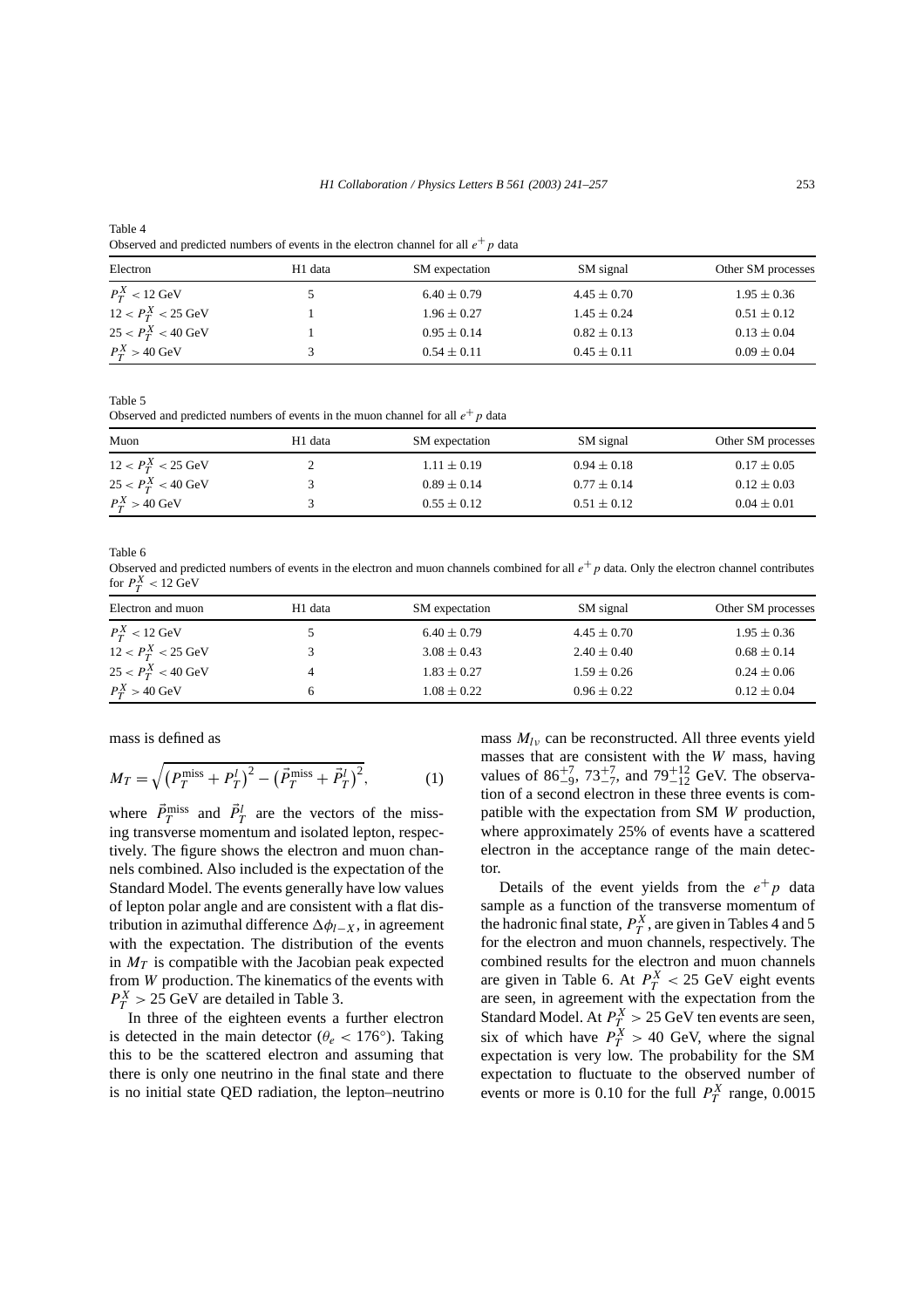Table 7

The measured cross-section for events with an isolated high energy electron or muon with missing transverse momentum. The cross-sections are calculated in the kinematic region:  $5^{\circ} < \theta_l < 140^{\circ}$ ;  $P_T^l > 10$  GeV;  $P_T^{\text{miss}} > 12$  GeV and  $D_{\text{jet}} > 1.0$ . Also shown are the signal expectations from the Standard Model where the dominant contribution  $ep \rightarrow eWX$  is calculated at next-to-leading order (SM NLO) [5,7] and at leading order (SM LO) [5,6]

|                  |                             | Cross-section/pb  |                      |                    |  |
|------------------|-----------------------------|-------------------|----------------------|--------------------|--|
|                  | Measured                    | SM NLO            | SM LO, Diener et al. | SM LO, Baur et al. |  |
| $P_T^X < 25$ GeV | $0.146 \pm 0.081 \pm 0.022$ | $0.194 \pm 0.029$ | $0.147 \pm 0.044$    | $0.197 \pm 0.059$  |  |
| $P_T^X > 25$ GeV | $0.164 \pm 0.054 \pm 0.023$ | $0.043 \pm 0.007$ | $0.041 \pm 0.012$    | $0.049 \pm 0.015$  |  |

for  $P_T^X > 25$  GeV and 0.0012 for  $P_T^X > 40$  GeV. The uncertainties on the SM predictions are taken into account in calculating these probabilities.

An excess is observed at  $P_T^X > 25$  GeV in both sets of  $e^+p$  data. In the 1994–1997 data 4 events are observed compared to an expectation of  $0.80 \pm 0.14$ . In the 1999–2000 data 6 events are observed compared to an expectation of  $2.12 \pm 0.36$ .

The method published in [2] has been applied to the 1999–2000 data sample. Using this method an excess of events is also seen at  $P_T^X > 25$  GeV in this new data sample: 5 events are observed for  $2.34 \pm 0.29$ expected. These 5 events selected by the method of the previously published analysis are also found by the analysis presented in this Letter.

#### *8.1. Cross-section*

The observed number of events in the  $e^+p$  data sample is corrected for acceptance and detector effects to obtain a cross-section for all processes yielding genuine isolated electrons or muons and missing transverse momentum. This is defined for the kinematic region  $5^{\circ} < \theta_l < 140^{\circ}$ ,  $P_T^l > 10$  GeV,  $P_T^{\text{miss}} > 12$  GeV and *D*<sub>iet</sub> > 1.0 at a centre of mass energy<sup>21</sup> of  $\sqrt{s}$  = 312 GeV. The definition of isolated electrons or muons includes those from leptonic tau decay. The generator EPVEC is used to calculate the detector acceptance *A* for this region of phase-space. The acceptance accounts for trigger and detection efficiencies and migrations. The cross-section is thus

$$
\sigma = \frac{(N_{\text{data}} - N_{\text{bgd}})}{\mathcal{L}A},\tag{2}
$$

where  $N_{data}$  is the number of events observed,  $N_{bgd}$  is the number of events expected from processes treated here as background (see Section 2) and  $\mathcal L$  is the integrated luminosity of the data sample.

The cross-section integrated over the full  $P_T^X$  range is

$$
\sigma = 0.31 \pm 0.10 \pm 0.04 \text{ pb},\tag{3}
$$

where the first error is statistical and the second is systematic (calculated as described in Section 7).

This result is compatible with the SM signal expectation of  $0.237 \pm 0.036$  pb, dominated by the process  $ep \rightarrow eWX$ , calculated at NLO [5,7]. The small signal components from  $ep \rightarrow vWX$  and *Z* production are calculated with EPVEC [6] as explained in Section 2. The cross-section is presented in Table 7 split into the regions  $P_T^X < 25$  GeV and  $P_T^X > 25$  GeV. Whilst the cross-section in the low- $P_T^X$  region agrees within errors with the prediction, in the high- $P_T^X$  region it exceeds the expectation. Table 7 also includes two signal calculations in which all components are calculated at LO [5,6]. The calculation in [6] is the default calculation implemented in the event generator EPVEC. All the calculations agree within the uncertainties.

#### **9. Search for anomalous** *W* **production in the hadronic decay channel**

Since an excess of events with final states consistent with leptonic *W* decays is observed, it is interesting to search for *W* bosons decaying hadronically. Although this channel suffers from high backgrounds, an anomalously large *W* production rate could be visible. The search for hadronic *W* decays is performed using events with two high-transverse momentum jets in 117.3 pb<sup>-1</sup> of  $e^+p$  and  $e^-p$  data from the period 1995–2000.

<sup>21</sup> Assuming a linear dependence of the cross-section on the proton beam energy.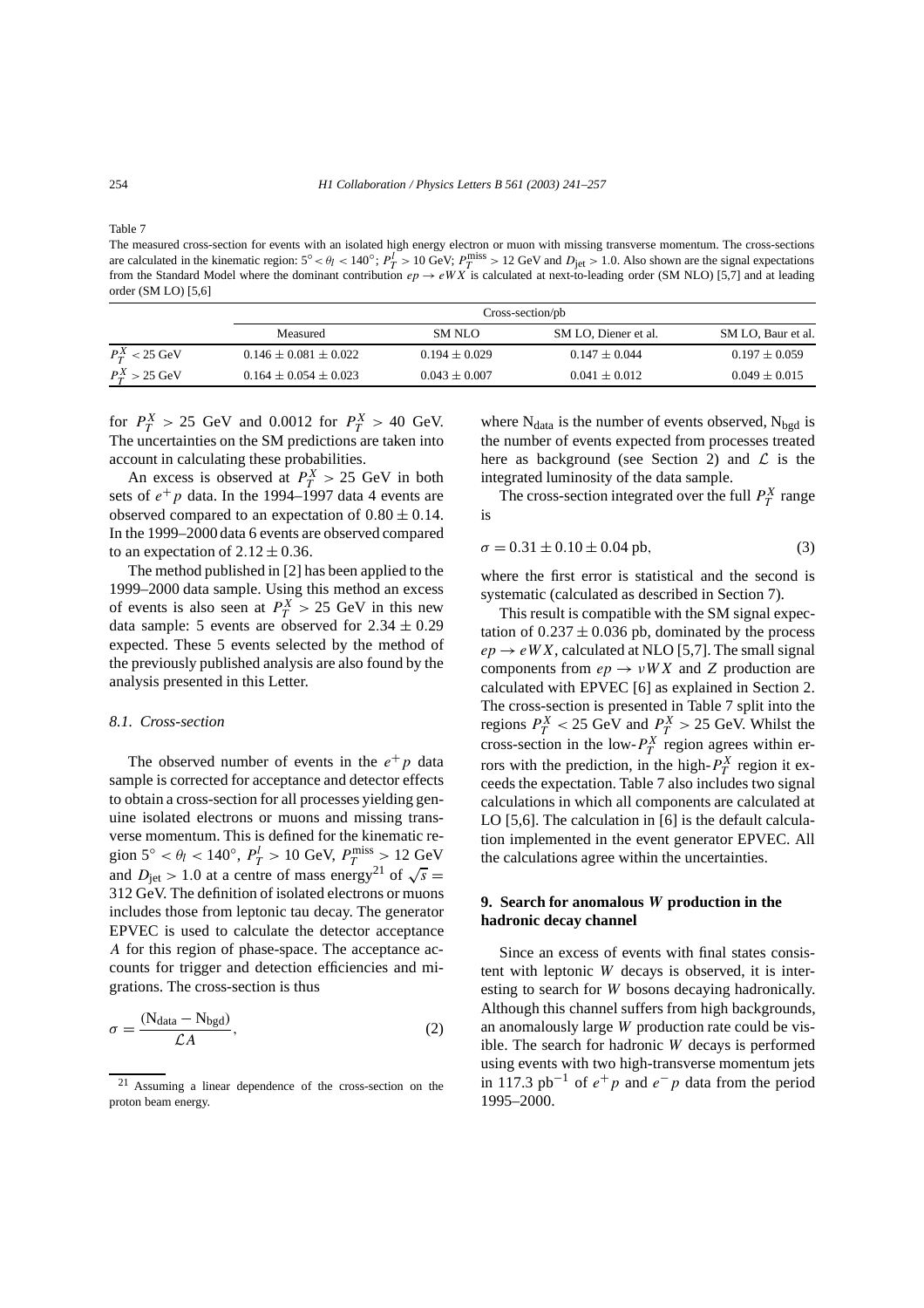

Fig. 5. The dijet mass distribution  $M_{jj}$  (a) and the  $P_T^X$  distribution for  $M_{jj} > 70$  GeV (b) compared with the SM expectation (open histogram) in the *W* hadronic decay channel search. The total error on the SM expectation is given by the shaded band. The *W* production component of the SM expectation is given by the hatched histogram. N<sub>data</sub> is the total number of data events observed for each sample. N<sub>SM</sub> is the total SM expectation.

Events are selected with at least two hadronic jets, reconstructed using an inclusive  $k_T$  algorithm, with a transverse momentum  $P_T$  greater than 25 GeV for the leading jet and greater than 20 GeV for the second highest- $P_T$  jet. The minimum  $P_T$  of any further jet considered in the event is set to 5 GeV. The pseudorapidity *η* of each jet is restricted to the range −0*.*5 *<η<* 2*.*5. The dijet combination with invariant mass *Mjj* closest to the *W* mass is selected as the *W* candidate. The resolution of the reconstructed *W* mass is approximately 5 GeV.  $P_T^X$  is defined as the transverse momentum of the hadronic system after excluding the *W* candidate jets.

A cut on the missing transverse momentum  $P_T^{\text{miss}}$  < 20 GeV is applied to reject CC events and non-*ep* scattering background. NC events where the electron is misidentified as a jet are rejected [28,29]. The final selection is made with the cuts  $M_{ij} > 70$  GeV and  $|\cos \theta|$  < 0.6, where  $\hat{\theta}$  is the decay angle in the *W* rest frame, with the *W* flight direction in the laboratory frame taken as the quantization axis. This phase-space is chosen to optimize the acceptance for *W* events and reduce other SM contributions. The overall selection efficiency for SM *W* production is 43% and is 29% for  $P_T^X > 40$  GeV.

The main physics background to this search is the production of jets via hard partonic scattering, which is modelled by PYTHIA and RAPGAP for the photoproduction and deep inelastic regimes, respectively. The predicted cross-section is increased by a factor of

1*.*2 in order to match the observed number of events outside the signal region.

The systematic uncertainty on the background prediction includes parton distribution function uncertainties, the uncertainty on the jet energy scale and uncertainties due to the misidentification of an electron as a jet. In quadratic sum these give a total systematic error on the background prediction of 23% [28,30]. The SM *W* production rate has a theoretical error of 15%, which is added in quadrature to the experimental uncertainties, resulting in an overall error of 21%.

The  $M_{jj}$  distribution (without the  $M_{jj}$  cut) and the  $P_T^X$  distribution (with all cuts) of the selected data are compared to the Standard Model in Fig. 5. The final data selected show overall agreement with the SM expectation up to the highest- $P_T^X$  values. At  $P_T^X$  > 25 GeV, 126 events are observed compared to  $162 \pm 36$ expected with  $5.3 \pm 1.1$  from *W* production. The expectation is dominated by QCD multi-jet production. For  $P_T^X > 40$  GeV 27 events are observed in the data, compatible with the expectation of  $30.9 \pm 6.7$ , where the *W* contribution amounts to  $1.9 \pm 0.4$  events. Although there is increasing sensitivity to *W* production with increasing  $P_T^X$ , there is no evidence for anomalous *W* production with the present statistics.

#### **10. Summary**

A search for events with isolated electrons or muons and missing transverse momentum has been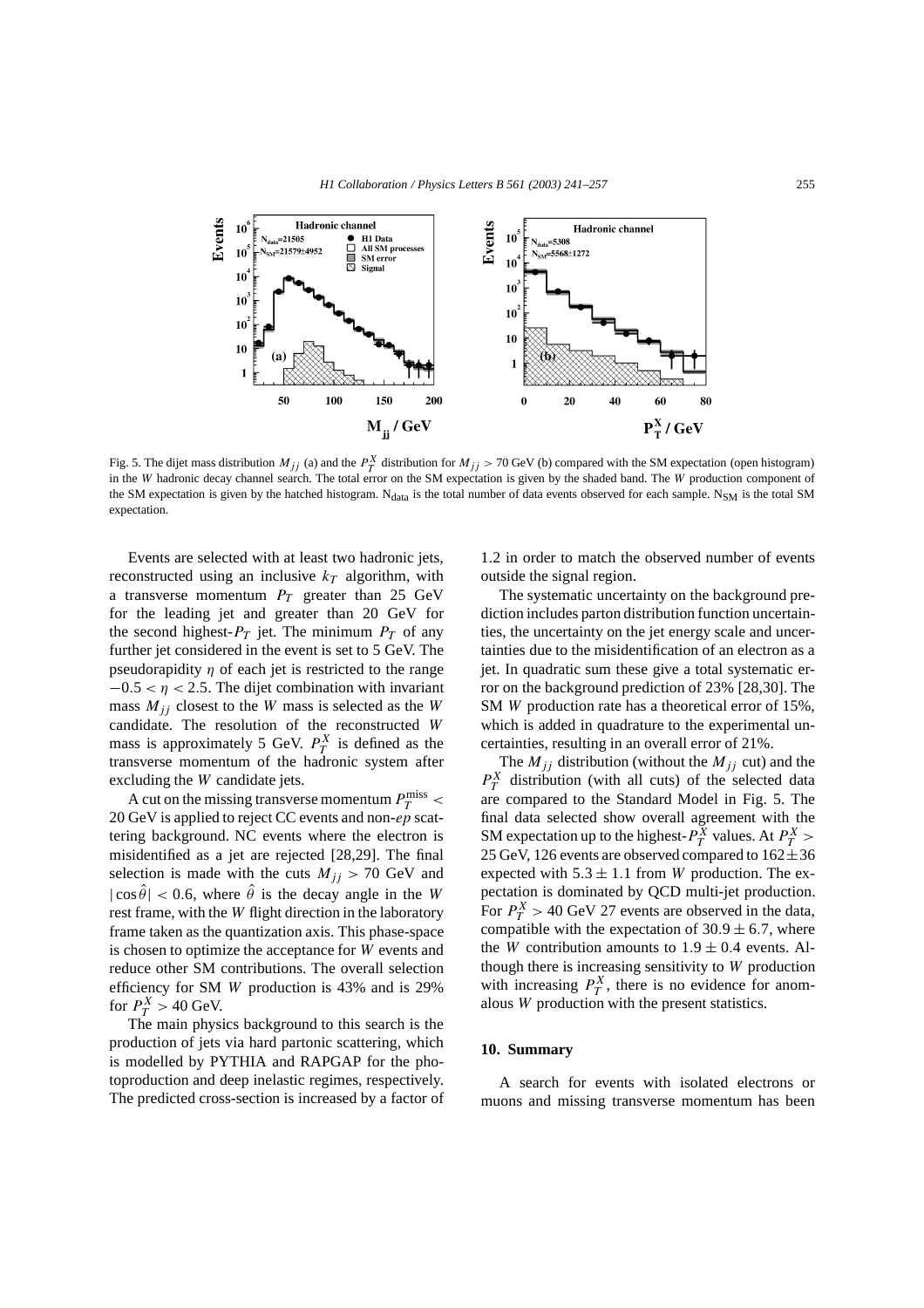performed in  $e^+p$  and  $e^-p$  data, using the complete HERA I (1994–2000) data sample. The selection has been optimized to increase the acceptance for *W* production events and it extends to lower values of hadronic transverse momentum  $P_T^X$  than in previous publications.

One electron event and no muon events are observed in the *e*−*p* data, consistent with the expectations of  $1.69 \pm 0.22$  and  $0.37 \pm 0.06$  for the electron and muon channels, respectively, in this relatively low-luminosity data sample. In the  $e^+p$  data sample 10 events are observed in the electron channel and 8 in the muon channel. These events are kinematically consistent with *W* production. The expected numbers of events from the Standard Model are  $9.9 \pm 1.3$  and  $2.55 \pm 0.44$  for the electron and muon channels, respectively.

At low  $P_T^X$ , the number of observed events in both channels is consistent with the expectation. At  $P_T^X$  > 25 GeV, however, the 10 observed events exceed the SM prediction of  $2.92 \pm 0.49$ . An excess of events is observed in both the 1994–1997 and the 1999– 2000  $e^+p$  data samples. The observed events are used to make a measurement of the cross-section for all processes producing isolated electrons or muons and missing transverse momentum in the kinematic region studied.

In a separate search for hadronic *W* decays, agreement with the SM expectation is found up to the highest- $P_T^X$  values. The high background in this channel does not allow a firm conclusion on whether the excess of isolated leptons with missing  $P_T$  at high  $P_T^X$ is due to *W* production.

#### **Acknowledgements**

We are grateful to the HERA machine group whose outstanding efforts have made this experiment possible. We thank the engineers and technicians for their work in constructing and maintaining the H1 detector, our funding agencies for financial support, the DESY technical staff for continual assistance and the DESY directorate for support and for the hospitality which they extend to the non-DESY members of the collaboration. The authors wish to thank K.P. Diener and M. Spira for many useful discussions and for providing the NLO calculation for *W* production.

#### **References**

- [1] H1 Collaboration, T. Ahmed, et al., DESY preprint 94-248, 1994.
- [2] H1 Collaboration, C. Adloff, et al., Eur. Phys. J. C 5 (1998) 575, hep-ex/9806009.
- [3] ZEUS Collaboration, J. Breitweg, et al., Phys. Lett. B 471 (2000) 411, hep-ex/9907023.
- [4] T. Kon, T. Kobayashi, S. Kitamura, Phys. Lett. B 376 (1996) 227, hep-ph/9601338; H. Fritzsch, D. Holtmannspötter, Phys. Lett. B 457 (1999) 186, hep-ph/9901411; C. Diaconu, et al., J. Phys. G 25 (1999) 1412, hep-ph/9901335; W. Rodejohann, K. Zuber, Phys. Rev. D 62 (2000) 094017, hep-ph/0005270; H1 Collaboration, C. Adloff, et al., Eur. Phys. J. C 17 (2000) 567, hep-ex/0007035; A. Belyaev, hep-ph/0007058; T. Kon, T. Kobayashi, S. Kitamura, T. Iimura, Phys. Lett. B 494 (2000) 280, hep-ph/0007200. [5] K.P. Diener, C. Schwanenberger, M. Spira, Eur. Phys. J. C 25
- (2002) 405, hep-ph/0203269; P. Nason, R. Rückl, M. Spira, J. Phys. G 25 (1999) 1434, hepph/9902296; M. Spira, hep-ph/9905469.
- [6] U. Baur, J.A. Vermaseren, D. Zeppenfeld, Nucl. Phys. B 375 (1992) 3.
- [7] K.P. Diener, C. Schwanenberger, M. Spira, hep-ex/0302040.
- [8] P. Aurenche, et al., Z. Phys. C 56 (1992) 589.
- [9] H.L. Lai, et al., Phys. Rev. D 55 (1997) 1280; hep-ph/9606399.
- [10] C. Diaconu, in: A. Doyle, et al. (Eds.), Proceedings of the Workshop on Monte Carlo Generators for HERA Physics, DESY-PROC-1999-02, p. 631.
- [11] G.A. Schuler, H. Spiesberger, in: W. Buchmüller, G. Ingelmann (Eds.), Proceedings of the Workshop on Physics at HERA, DESY, Vol. 3, 1992, p. 1419.
- [12] H. Jung, Comput. Phys. Commun. 86 (1995) 147.
- [13] T. Sjöstrand, Comput. Phys. Commun. 82 (1994) 74.
- [14] T. Abe, et al., in: A. Doyle, et al. (Eds.), Proceedings of the Workshop on Monte Carlo Generators for HERA Physics, DESY-PROC-1999-02, p. 566; T. Abe, Comput. Phys. Commun. 136 (2001) 126, hepph/0012029.
- [15] S.P. Baranov, O. Dünger, H. Shooshtari, J.A. Vermaseren, in: W. Buchmüller, G. Ingelmann (Eds.), Proceedings of the Workshop on Physics at HERA, DESY, Vol. 3, 1992, p. 1478; J.A. Vermaseren, Nucl. Phys. B 229 (1983) 347.
- [16] R. Brun, et al., GEANT3 User's Guide, CERN-DD/EE/84-1.
- [17] H1 Collaboration, I. Abt, et al., Nucl. Instrum. Methods A 386 (1997) 310;

H1 Collaboration, I. Abt, et al., Nucl. Instrum. Methods A 386 (1997) 348.

- [18] H1 Calorimeter Group Collaboration, B. Andrieu, et al., Nucl. Instrum. Methods A 336 (1993) 460.
- [19] H1 Collaboration, C. Adloff, et al., Eur. Phys. J. C 13 (2000) 609, hep-ex/9908059.